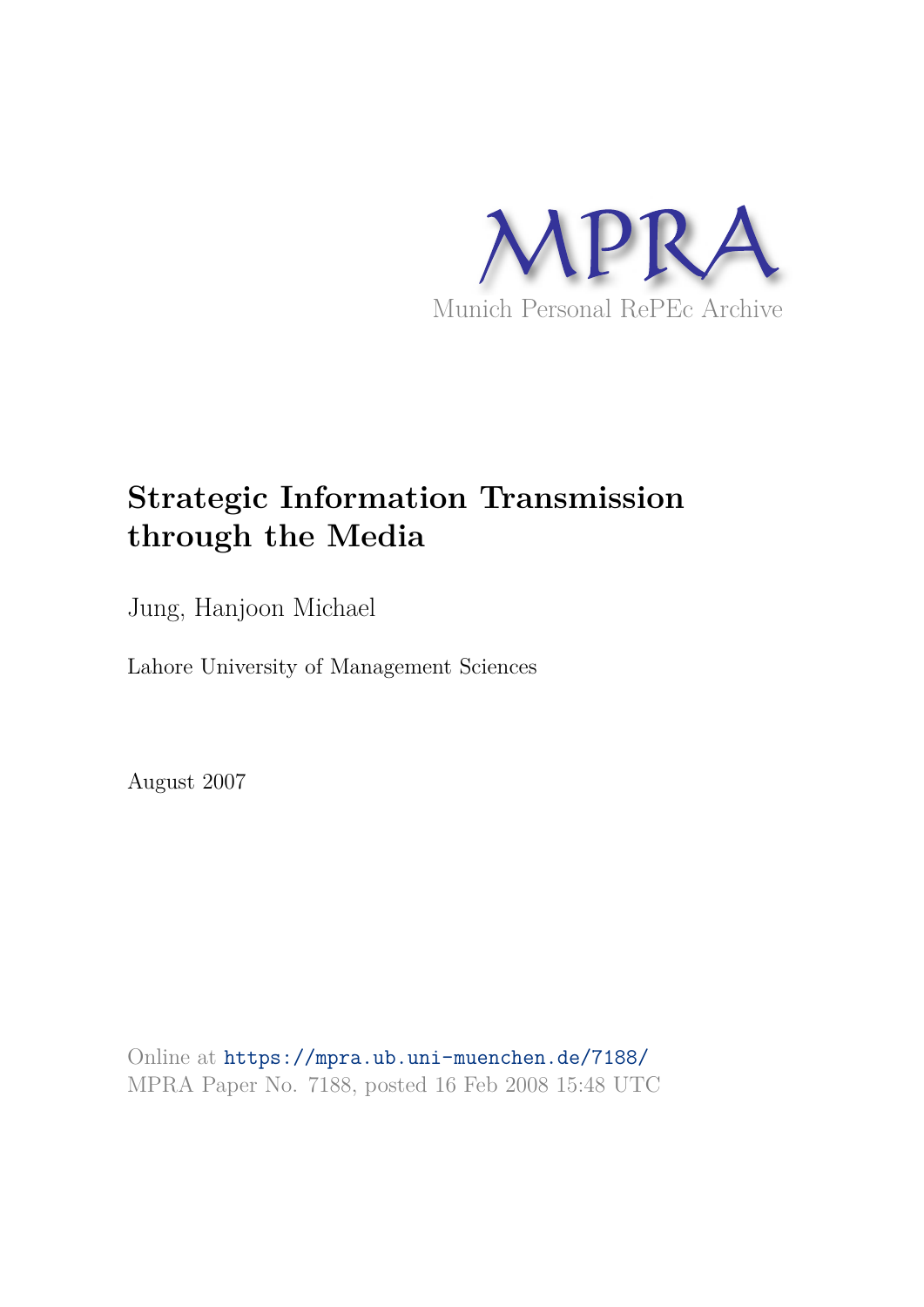## Strategic Information Transmission through the Media

Hanjoon Michael Jung<sup>\*</sup>

Department of Economics, Lahore University of Management Sciences Opposite Sector, DHA, Cantt, Lahore, Pakistan

February 11, 2008

#### Abstract

We model media manipulation in which a sender or senders manipulate information through the media to influence receivers. We show that if there is only one sender who has a conditional preference for maintaining its credibility in reporting accurate information and if the receivers face a coordination situation without information about their opponents' types, the sender could influence the receivers to make decisions according to the sender's primary preference by manipulating the information through the media, which makes the report common knowledge. This is true even when the sender and the receivers have contradictory primary preferences. This result extends to the cases in which the sender has imperfect information or in which the sender's primary preference is to maintain its credibility. In the case of multiple senders, however, when there is enough competition among the senders or when simultaneous reporting takes place, the receivers could play their favored outcome against sendersí preferences, which sheds light on a solution to the media manipulation problem.

Journal of Economic Literature classification numbers: C72, D82, D83. Keywords: Arms Race, Common Knowledge, Information Transmission, Media Bias, Media Competition, Media Manipulation, Credibility.

 I am very grateful to James Jordan for his guidance and encouragement. I am grateful to Kyung Hwan Baik, Kalyan Chatterjee, Edward Green, Neil Wallace and anonymous referees for their valuable suggestions. I also wish to thank Gaurab Aryal, Sophie Bade, Frank Dardis, Qiang Fu, Isa Hafalir, Emin Karagozoglu, Vijay Krishna, Byung Soo Lee, Pei-yu Lo, Jawwad Noor, and Eun-a Park for helpful discussions and comments.

<sup>&</sup>lt;sup>†</sup>*Email address:* hanjoon@lums.edu.pk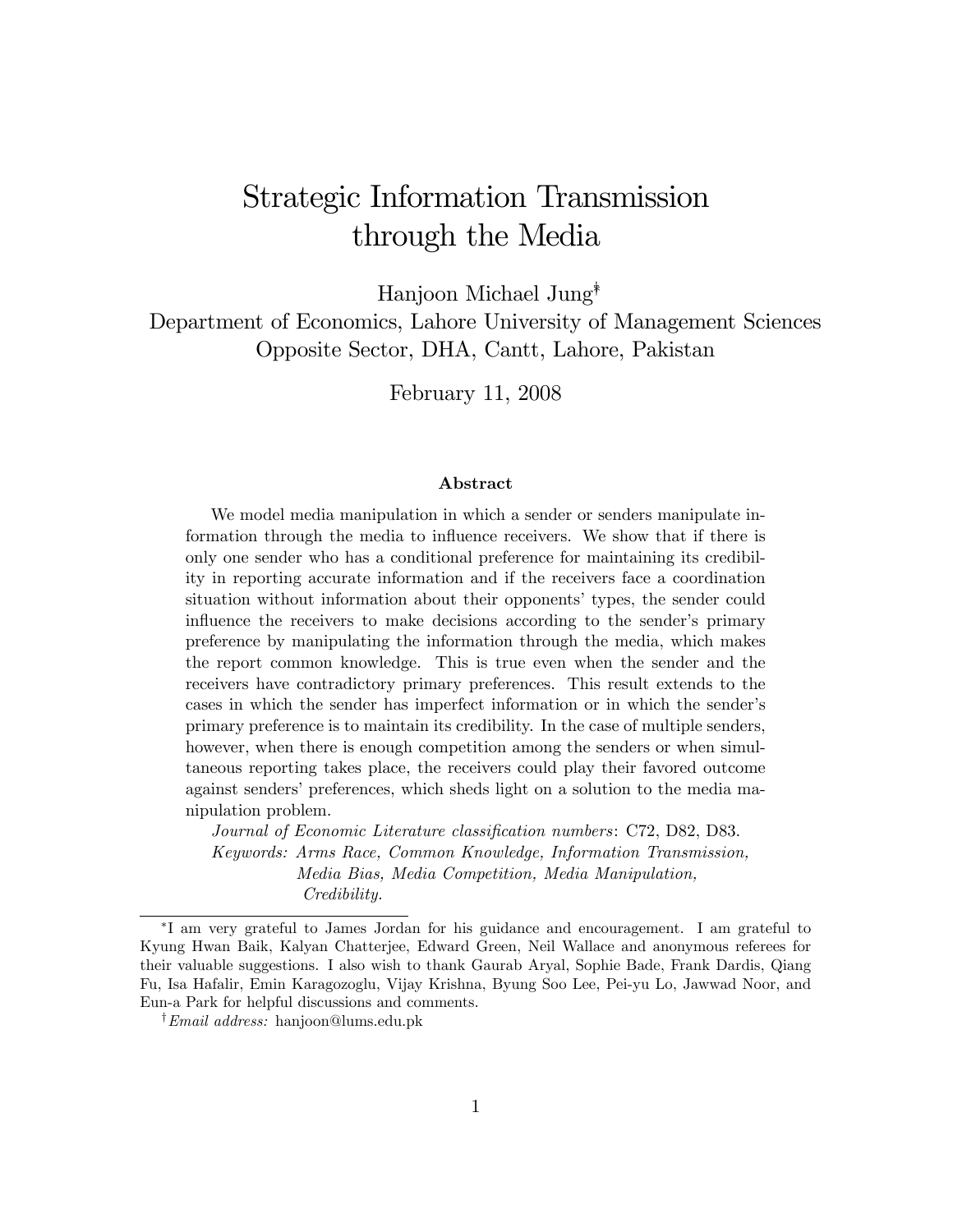#### 1 Introduction

With rapid development of technology, the mass media have become an influential force in our daily lives as a means of information transmission. Without a systematic framework to analyze the effect of the media, we are unaware of the impact of media and are subject to their hidden yet powerful influence. This paper intends to make an initial contribution to the understanding of the systematic operation and the impact of the media. More specifically, this paper provides several simple models in which a sender or senders manipulate information through the news media, such as newspaper or television stations, in order to ináuence the decision-making process of receivers.

The setting of the models can be a general coordination game with incomplete information. Here, an arms race game is adopted as the setting of the models not only because it simplifies the model while clearly showing the power of the media, but also because the results from this setting can easily be generalized into a general coordination game with incomplete information. In the arms race game, there are two players, player 1 and player 2, each simultaneously choosing to build weapons or not to build weapons. In this game, player 2 has two possible types, either hawkish or dovish. If player 2 is hawkish, she wants to occupy a leading military position and therefore regards building weapons as a dominant action. If player 2 is dovish, she wants to maintain a harmonious relationship with player 1. Thus, dovish player 2 prefers not to build weapons as long as player 1 does not build weapons. As a dovish player who also wants to defend herself, however, dovish player 2 prefers to build weapons if player 1 builds weapons. In other words, dovish player 2 wants to match the action of player 1. Player 2ís type is her own private information. On the other hand, player 1 is always dovish, so she always wants to match the action of player 2 1 . In this arms race game, there are two possible equilibrium outcomes: the building-weapons outcome in which both players choose to build weapons and the notbuilding-weapons outcome in which both players choose not to build weapons. Here, the not-building-weapons outcome is the favorite outcome for the dovish players.

In the basic model, I introduce a sender into the arms race game. The sender has the information about player 2's type and would report the information to players 1 and 2 before they make decisions on weapon building. The following three assumptions about the sender lead to the unique outcome of this game. First, the sender reports the information about player 2ís type through news media. By the nature of the news media, the report from the sender is commonly known to both players. Second, the sender has a preference for player 1 to build weapons. Finally, the sender has a conditional preference<sup>2</sup> for maintaining its credibility in reporting

<sup>&</sup>lt;sup>1</sup>In the classic arms race game, both players have two possible types. By designating one player's type as permanent, I simplify the classic arms race game while preserving the same results as the classic models.

<sup>&</sup>lt;sup>2</sup>This model can be considered as a simplified version of the repeated game in which a sender has two possible types: neutral or biased. A neutral sender always reports truthfully, while on the other hand, the sole concern of a biased sender is to make player 1 build weapons. In this repeated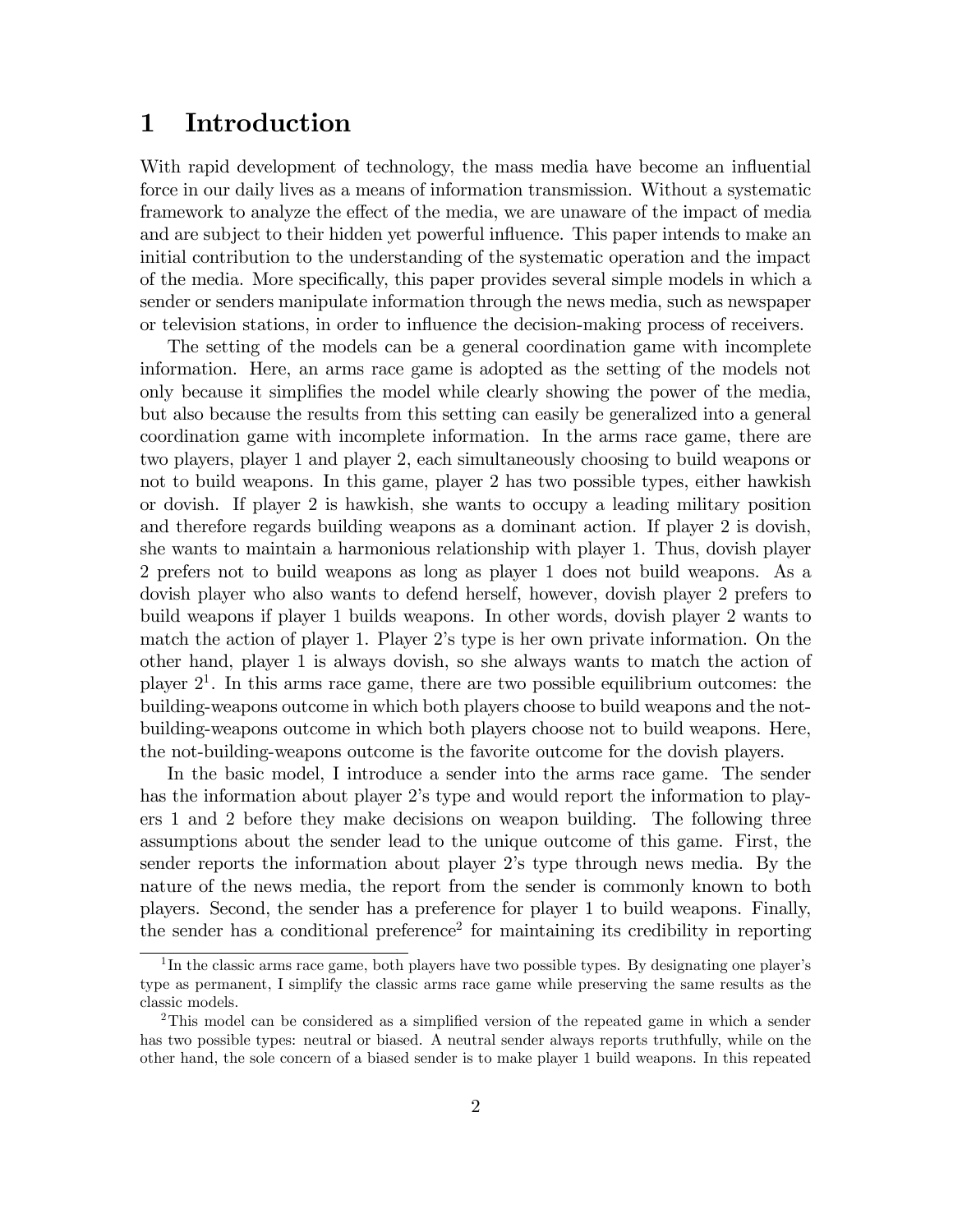accurate information. Whether a sender can successfully influence the players or not is determined by the players' own strategies. If player 1 uses a strategy to ignore the sender's report and consequently the sender cannot influence player 1 to build weapons, the sender would choose to preserve its credibility and thus report truthful information about player 2's type. However, if the sender can successfully affect player 1 to build weapons, then maintaining its credibility in reporting accurate information is no longer a concern to the sender and it could report untruthful information. With this sender in the arms race game, the basic model<sup>3</sup> shows that the only outcome in the Perfect Bayesian equilibrium, introduced by Fudenberg and Tirole (1991), is the building-weapons outcome.

To see why the players cannot achieve the not-building-weapons outcome in equilibrium, suppose that player 1 tries not to build weapons regardless of the report from the sender. Under this strategy of player 1, the sender cannot ináuence player 1 to build weapons, so the sender would report truthful information about player 2's type. Then when the sender reports that player 2 is hawkish, player 1 is certain that player 2 is hawkish and thus would build weapons. Accordingly, player 1 has an incentive to change her action from not building weapons to building weapons in order to match player 2ís action. Therefore, in equilibrium, player 1 cannot completely ignore the report from the sender. Once player 1 responds to the sender's report, the sender can influence player 1 to build weapons by manipulating the information.

The result derived from the basic model shows that news media could be a powerful means of information transmission. By reporting through the news media, the sender can make player 1 build weapons in accordance with the sender's preference, and therefore players 1 and 2 lose the not-building-weapons outcome, which is a favorite outcome of the dovish players. In addition, this result is strong because it is robust against two parameters. The result is robust against the probability that player 2 is hawkish. It is also robust against the payoffs to the dovish players when they achieve the not-building-weapons outcome. That is, no matter how small, but positive, the probability of player 2ís being hawkish or no matter how great the payoffs to the dovish players in the not-building-weapons outcome, players 1 and 2 cannot achieve the not-building-weapons outcome.

Moreover, this result is stable from two aspects. First, even if we introduce a cheap-talk between players 1 and 2 into the basic model, this result does not change. This is because if the players try to make their decisions according to their cheap-talk, then the sender cannot influence the players, which means that the sender's primary

game, in response to the behavior that player 1 tries to distinguish a neutral sender from a biased sender, a biased sender pretends to be neutral in order to preserve its influence on player 1. In the basic model, to reflect this behavior of the biased sender, the concept of credibility is adopted and adapted so that the sender considers its credibility only conditionally. For more information about credibility in static games, see Kartik, Ottaviani, and Squintani (2007).

 $3$ This basic model can be exemplified by the Hitler's regime in the World War II. According to Shirer (1960), German citizens (player 1) openly objected to the war with the Poles (player 2). But, Hitler (the sender) successfully manipulated German citizens' opinions through the news media.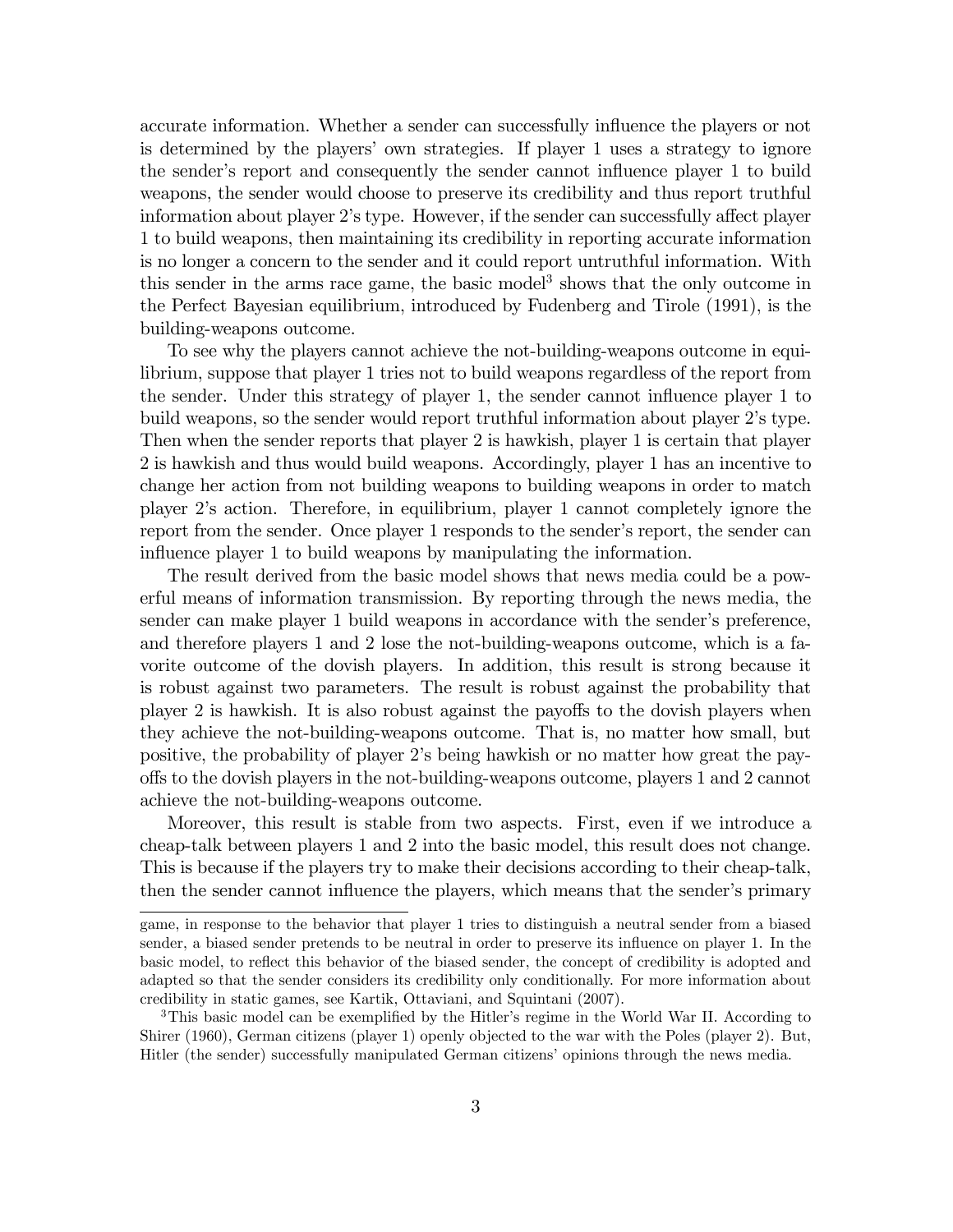preference cannot be satisfied. Thus the sender would reveal the information because of its conditional preference. As a result, the players have an incentive to change their strategies, and eventually the sender can successfully influence the players to play the sender's favored outcome. Second, the setting of the model, the arms race game, can be replaced with a general coordination game with incomplete information<sup>4</sup>. In the general coordination game with incomplete information, if the following three conditions hold, then the result will be similar to the result in the basic model. First, in the general coordination game without a sender, the sender's favored outcome must be a possible equilibrium outcome when each player is a normal type, who does not have a dominant action; in the basic model, the sender's primary preference is to make player 1 build weapons and the building-weapons outcome is a possible equilibrium outcome when both players are dovish types, who do not have a dominant action. Second, when each player is normal, the sender's favored outcome consists of each player's strict best responses, that is, each player strictly prefers to stick to her action as long as the others do; in the basic model, each dovish player strictly prefers to build weapons if the other does so. Third, one of the receiversí types has a dominant action that is part of the sender's favored outcome; to build weapons, in the basic model, is a dominant action of hawkish player 2 and it is part of the senderís favored outcome, the building-weapons outcome. Under these three conditions, in the general coordination game<sup>5</sup> with a sender, the normal players and the types who have dominant actions that are part of the sender's favored outcome play the sender's favored outcome. Note that it is also possible that one of the players in the general game becomes a sender and sends its own information.

Furthermore, this result differs from the results in existing literature on information transmission. Crawford and Sobel (1982) and Kartik, Ottaviani, and Squintani (2007) showed that if a sender and receivers have contradictory preferences, then the sender cannot influence the receivers to play the sender's favored outcome (see also Milgrom, 1981; Sobel, 1985; and Krishna and Morgan, 2001). The basic model, on

<sup>&</sup>lt;sup>4</sup>For simplicity, the general coordination game is assumed to satisfy the following conditions. *i*) Each player has one or several types including a normal type who does not have a dominant action and the realizations of the players' types are independent.  $ii)$  When every player is normal, they solve a coordination game, and when a player is not normal, she has a dominant action.

<sup>&</sup>lt;sup>5</sup>For an example of the general coordination game with incomplete information, we can introduce a blindly peaceful type for player 2, who will not build weapons in any case, into the arms race game. In this example, if the probability that player 2 is blindly peaceful is not so high that the buildingweapons outcome is a possible equilibrium outcome, and then all types except the blindly peaceful type build weapons in an equilibrium outcome according to the primary preference of the sender. Besides, this result does not change even when we introduce a cheap-talk between players 1 and 2 into this example. This is because the sender has the conditional preference for its credibility and thus the players cannot completely ignore the report from the sender in equilibrium. Therefore, in these examples, the sender can manipulate information through the media so that the players play its favored outcome. The same is true with the opposite assumption. If the not-building-weapons outcome is a possible equilibrium outcome and the senderís primary preference is to make player 1 NOT build weapons, then in an equilibrium outcome, player 1 does not build weapons in any case.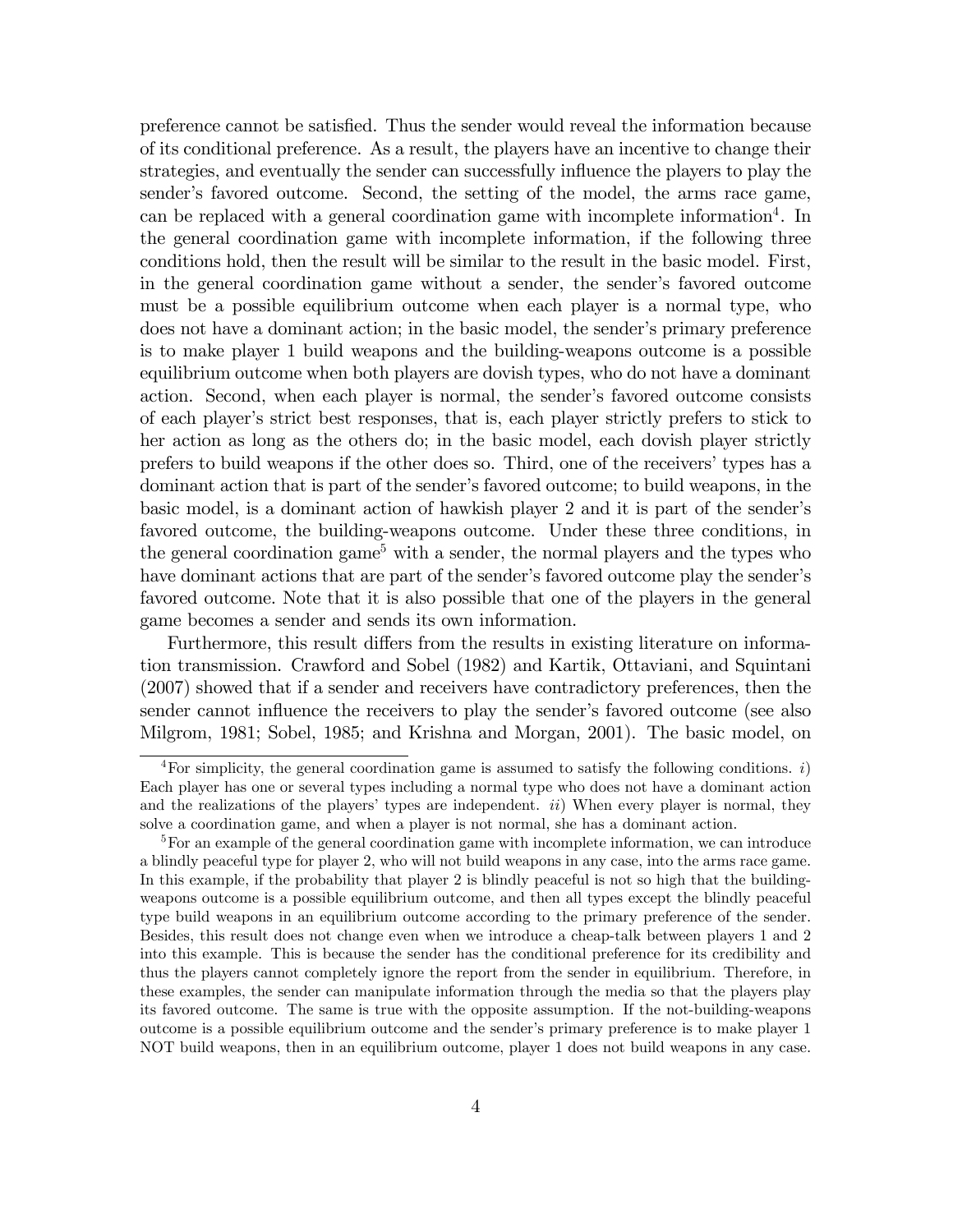the other hand, shows that if receivers play the coordination game with incomplete information that satisfies the aforementioned three conditions, such as an arms race game in the basic model, and a sender has a conditional preference on its credibility and reports its information through news media, then the sender can ináuence the receivers to play the senderís favored outcome even when there are contradictory preferences between the sender and the receivers.

The setting of the model, the arms race game, is developed from Schelling (1960) and Baliga and Sjöström (2004). Schelling argued that reciprocal fear from surprise attack makes defensive action desirable and can cause a multiplier effect in which both sides generate and escalate negative expectations of their opponents. This multiplier effect induces arms race even when the probability of each side being hawkish is not high. Baliga and Sjöström formally modeled Schelling's insight. The aforementioned arms race differs from Baliga and Sjöström in that uncertainty lies only on one side and thus there is no multiplier effect. Even so, the basic model still shows that an arms race is always triggered by the sender's will because the sender uses the media as a means of information transmission and it has the conditional preference.

In this study, reports are relevant to payoffs, and this property evidently distinguishes this model from the cheap-talk games developed by Farrell and Gibbons (1989a), Farrell and Rabin (1996), and Battaglini (2002). In cheap-talk games, talk is irrelevant to payoffs. So, one player does not need to believe what other players talk about, and as a result only if they have a common interest in a degree, their cheap-talk can be effective (see also Farrell and Gibbons, 1989b; Stein, 1989; Farrell, 1993; Baliga and Morris, 2002; and Aumann and Hart, 2003; and Goltsman, Hörner, Pavlov, and Squintani, 2007). In the basic model, on the other hand, the payoffs to the sender depend on its report as well as on another player's action. This is done by assuming that the sender wants to preserve its credibility in reporting accurate information. This intention of the sender for its credibility makes the report from the sender effective even when the sender and the players have contradictory preferences. As a result, the sender's intention for its credibility ironically deprives the dovish players of their favorite outcome. Regarding main interests, the cheap-talk games are typically interested in how much information can be delivered in such limited situations. On the other hand, the basic model does not address this issue, yet it is intended to show how the sender can manipulate information through the media instead.

The basic model can be categorized as a signaling game. Its contribution to the literature of signaling games is to find sufficient conditions under which the sender can successfully manipulate information through the media and, consequently, to provide a systematic study about the e§ect of the media as a means of information transmission. Nevertheless, the basic model differs from the classical signaling games developed by Spence (1973), Cho and Kreps (1987), and van Damme (1989) in that the sender reports player 2ís type. In these signaling games, senders only signal their own types or their own intention about their future actions (see also Bhattacharya,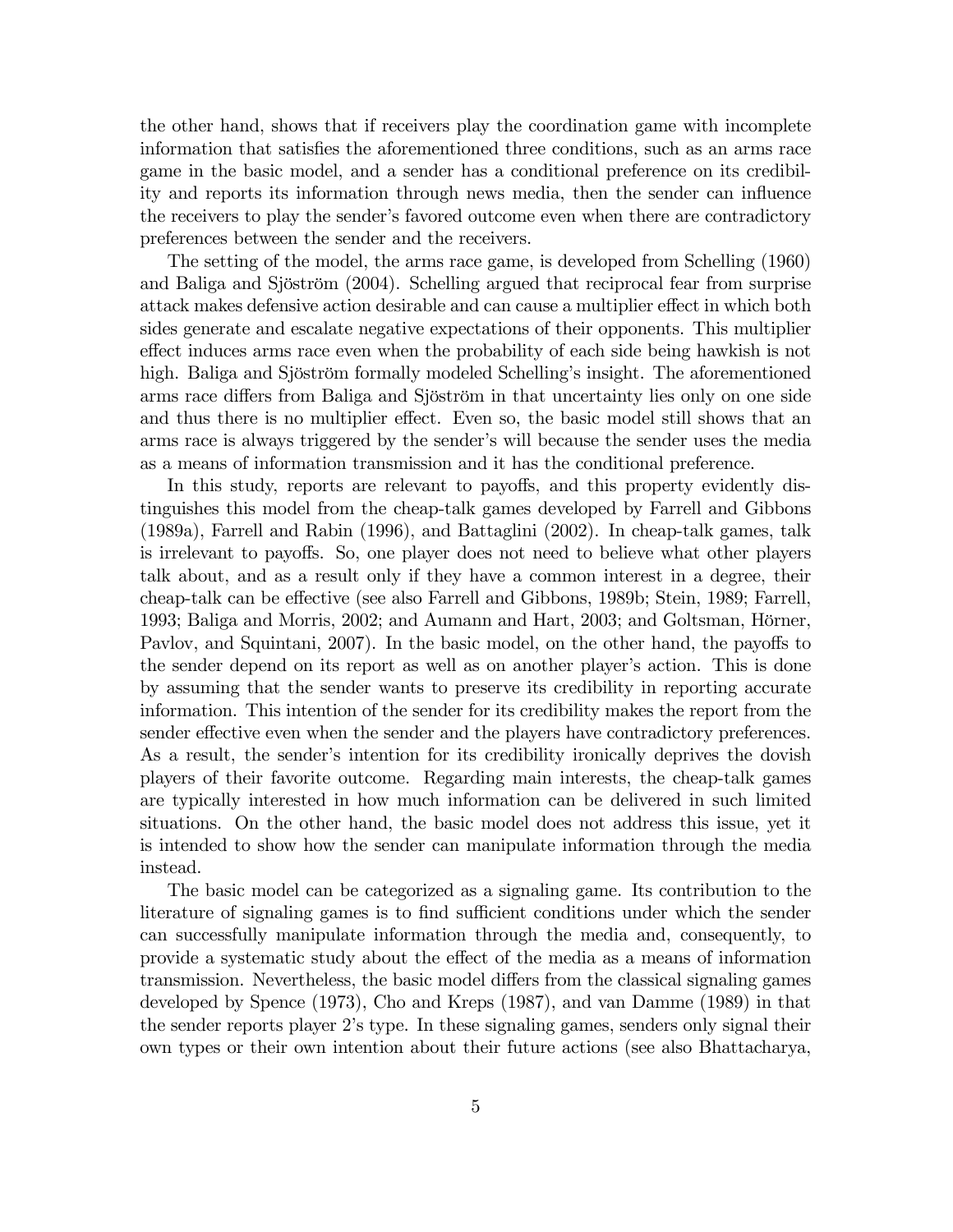1979; Milgrom and Roberts, 1986; Banks and Sobel, 1987; Manelli, 1997).

Besley and Prat (2004) and Baron (2005) also studied media manipulation in which the senders manipulate information through the media to influence receivers. Besley and Prat modeled a situation in which media outlets maintain a cozy relationship with the government. In exchange for compensation, such as a direct monetary payment or beneficial regulations, the media suppress embarrassing information about the government. Also contributing to this topic, Baron employed information competition between two interest groups, each advocating their positions through news media to influence public sentiment. In both papers, the extent to which the media reports information determines the degree of influence that the media exert on the public, which actualizes media manipulation (see also Dyck and Zingales, 2003; and Strömberg, 2004). That is, more reports bring stronger influence on the public, and so the influence of the media on the decision of the public is exogenously modeled. In the present study, however, the influence of the media on the decision of the players is endogenously created in equilibrium due to the coordination situation that the receivers face and the sender's conditional preference for its credibility.

Section 3 extends the basic model by introducing imperfect information so that the sender detects imperfect information about player 2ís type. Here, if the signal about player 2's type indicates the true type of player 2 with sufficiently high probability, then the result in the basic model extends to the imperfect information model.

Section 4 examines the opposite case of the basic model in terms of the sender's preferences. In this modified model, the sender's primary preference is to preserve its credibility, and its conditional preference is to influence the decision-making process of the players. This is done by assuming that the sender is composed of a private media outlet whose preferences on players' choices represent media bias. This assumption leads to the fact that as long as its credibility remains intact, a profit-maximizing media outlet manipulates the information to increase the demand for its products. This modified model concludes that the media outlet can manipulate information, in order to influence the players to play a specific outcome, without undermining its credibility.

Section 5 extends the modified model to incorporate private media competition to study the effect of media competition on media bias. This media competition model shows that if the profits of private media outlets are affected by media bias more than by media competition, then the media outlets can successfully manipulate the information so that players choose the outcome that satisfies media outlets' concerns. However, when there are both media outlets who report truthfully and those who report untruthfully, if competition among media outlets is strong enough so that competition brings sufficient rewards to the media outlets who report truthfully, then eventually all media outlets can be forced to report truthfully and receivers can achieve the not-building-weapons outcome. Therefore, enough competition among the private media outlets can effectively curb their information manipulation through the media and consequently reduce their influences on the receivers. Also, simultaneous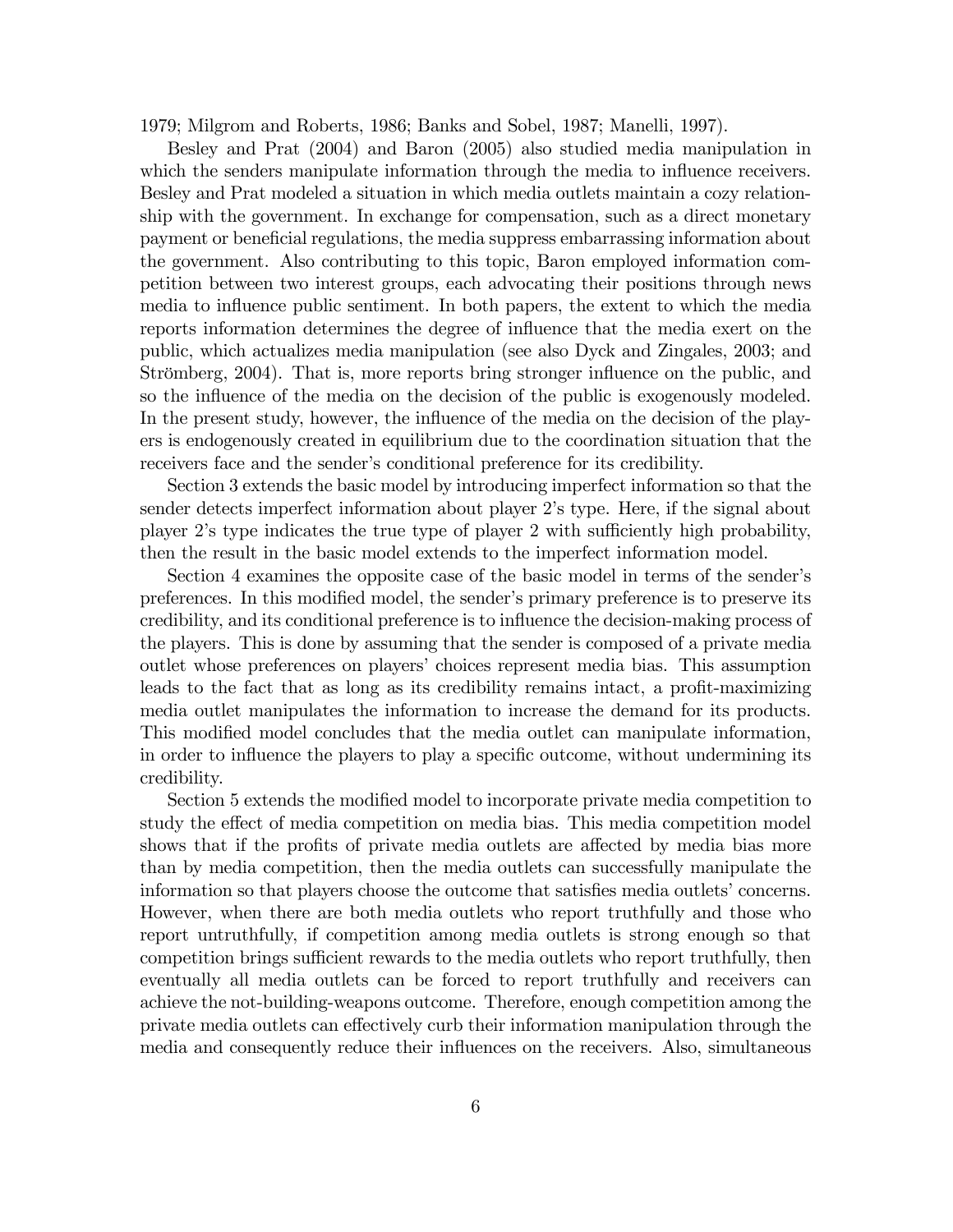reporting by at least two media outlets results in an outcome similar to the media competition case.

Section 6 presents summaries and conclusions.

### 2 Basic Model

In the basic model, a Ministry of Propaganda is the sender. There are three players; player 1, player 2, and the Ministry of Propaganda (M). Players 1 and 2 have their own types. Player 2 can be either hawkish or dovish while player 1 is always dovish. The probability that player 2 is hawkish is  $h \in (0, 1]$ . In this model, uncertainty lies only in the type of player 2. M reports either that player 2 is hawkish  $(H)$  or that player 2 is dovish  $(D)$ . Players 1 and 2 each choose either to Build weapons  $(B)$  or Not to build we apons  $(N)$ .

This game proceeds as follows. At stage zero, Nature chooses player 2's type. Only M and player 2 detect player 2's type. At stage one, M reports  $H$  or  $D$ . What M has reported becomes common knowledge. At stage two, players 1 and 2 each simultaneously choose  $B$  or  $N$ . After all actions are taken, payoffs are realized.



Figure 1: Game Tree of the Basic Model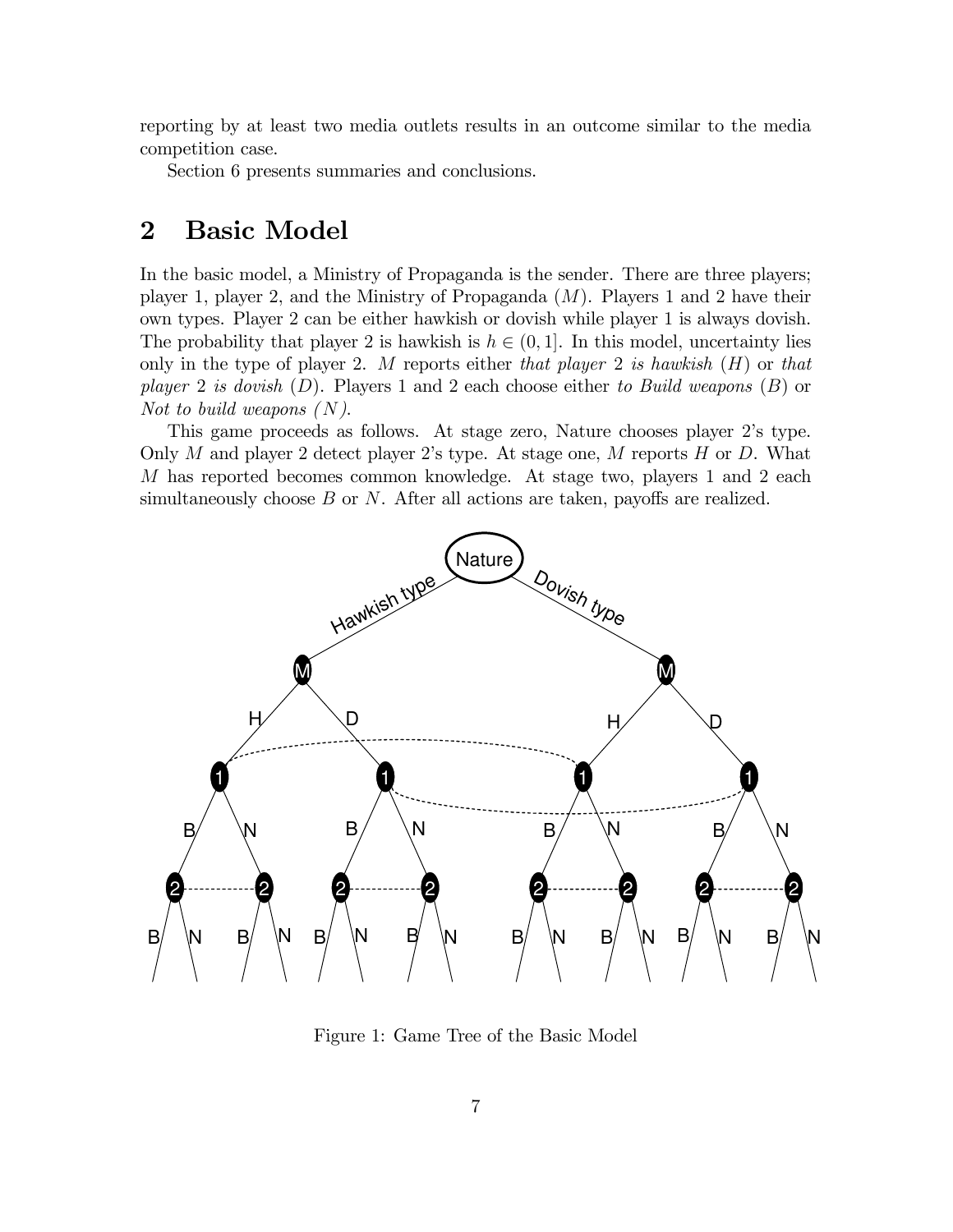The payoffs to  $M$  depend on its own reports as well as the players' actions. That is, given a report  $r \in \{H, D\}$  of M and actions  $a_1, a_2 \in \{B, N\}$  of the players, a real number  $u_{ra_1a_2}$  denotes the payoff to M when M reports r and players 1 and 2 choose  $a_1$  and  $a_2$ , respectively. For example,  $u_{HBN}$  denotes the payoff to M when M reports H and players 1 and 2 choose B and N, respectively. While in the traditional information transmission models studied by Crawford and Sobel (1982), Austen-Smith (1990), and Seidmann and Winter (1997), the payoffs to a sender or senders depend on receivers' actions only, in the present model, however, the payoffs to  $M$  depend on both its own actions and the players' actions.

Regarding its preferences, the primary preference<sup>6</sup> of  $M$  is to make player 1 build weapons; *i.e.*  $u_{rBa_2} > u_{r'Na_2}$  for any  $r, r' \in \{H, D\}$  and  $a_2, a_2' \in \{B, N\}$  in which the left side term denotes the payoff to  $M$  when player 1 builds weapons and the right side term denotes the payoff to  $M$  when player 1 does not.  $M$  might have a particular preference on player 2ís actions. In this model, however, such a preference does not affect results as long as the primary preference of  $M$  is to make player 1 build weapons. So the preference of  $M$  on player 2's action is omitted.

In addition, when  $M$  is unable to influence player 1 to build weapons, the conditional preference of  $M$  is to preserve its credibility. In this model, there are two possible cases in which  $M$  might lose its credibility. In one case,  $M$  might lose its Credibility related to Truthfulness  $(CT)$ . A hawkish player has a dominant action B. So if M has reported H and player 2 plays N, then player 1 is certain that M has lied, and thus  $M$  would lose its  $CT$ . Hence if  $M$  cannot affect player 1 to build weapons and expects player 2 to play N, then M prefers to choose D; *i.e.*  $u_{DNN} > u_{HNN}$ . In the other case, M might lose its Credibility related to Accurate Warning  $(CAW)$ . If M expects player 2 to play B and reports  $D$ , then M would fail to warn player 1 of the danger that player 2 would build weapons and thus lose its  $CAW$ . Hence if M cannot affect player 1 to build weapons and expects player 2 to play  $B$ , then M prefers to report  $H$ ; *i.e.*  $u_{HNB} > u_{DNB}$ .

However, not every inequality stated above to summarize the preferences of M affects the outcomes in equilibrium. Of the aforementioned inequalities, only the four listed below influence the outcomes. In this paper, emphasis is placed on the outcomes in equilibrium. Therefore, for simplicity, only the following four inequalities

<sup>&</sup>lt;sup>6</sup>In the general coordination games with incomplete information, the primary preference of M can be flexible. So if the general games satisfy the aforementioned three conditions, then no matter what  $M$ 's primary preference is,  $M$  can successfully influence normal receivers, who do not have dominant actions, to play  $M$ 's favored outcome.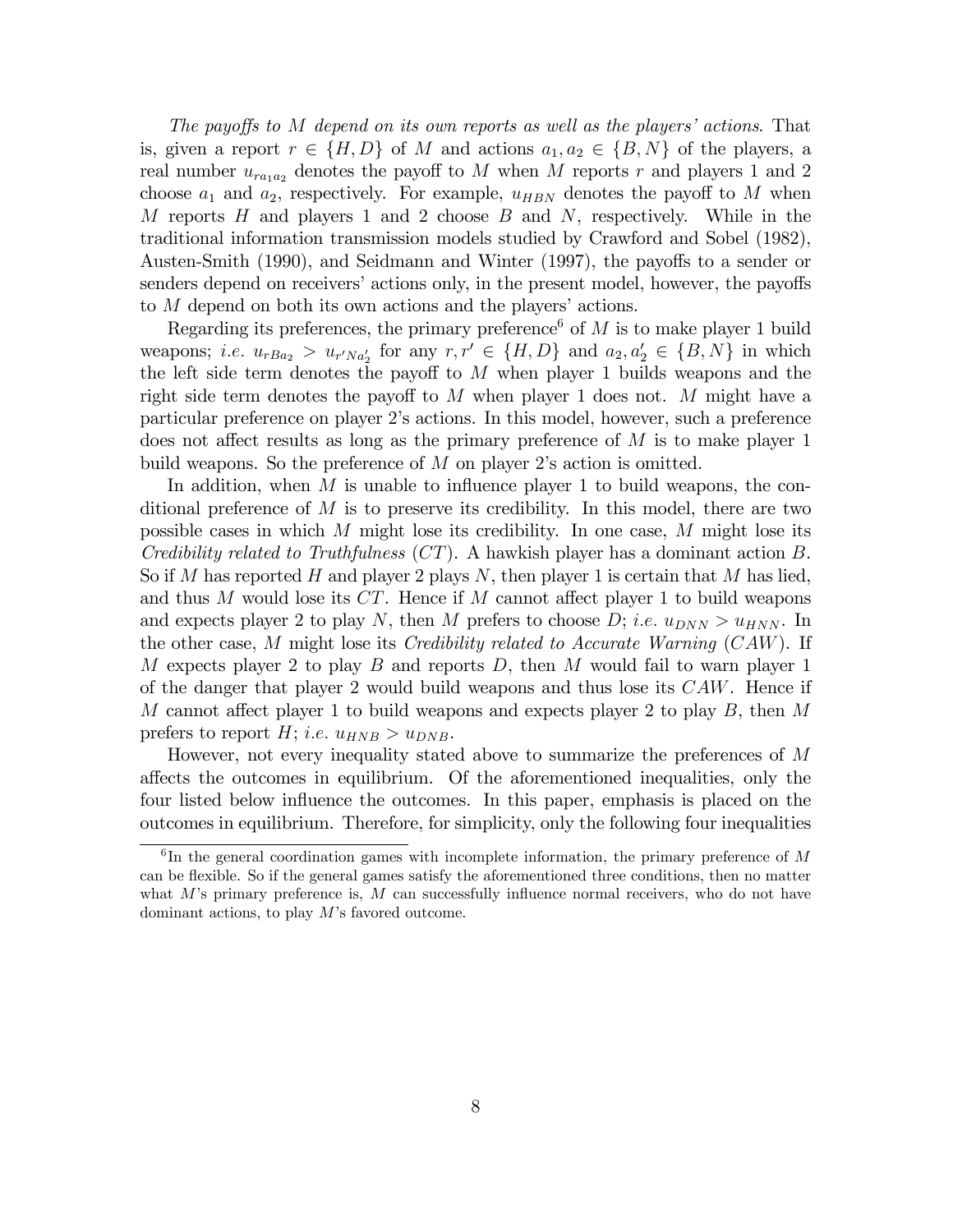are assumed to describe the preferences<sup>7</sup> of the Ministry of Propaganda, M;

- i)  $u_{HBB} > u_{DNN}$  and  $u_{DBB} > u_{HNN}$  for the primary preference;
- ii)  $u_{DNN} > u_{HNN}$  for CT; and iii)  $u_{HNB} > u_{DNB}$  for CAW.

The payoffs to players 1 and 2 are given by the following matrixes. In these matrixes, player 1 chooses a row and player 2 a column,

| When player 2 is hawkish |   |  |  | When player 2 is dovish |                     |  |  |  |
|--------------------------|---|--|--|-------------------------|---------------------|--|--|--|
|                          |   |  |  |                         |                     |  |  |  |
|                          | ω |  |  |                         | $\omega$ . $\omega$ |  |  |  |
|                          |   |  |  |                         |                     |  |  |  |

Table 1: Payoff Matrixes of Players 1 and 2

such that  $\omega > 2$  where the first entry in each cell is player 1's payoff for the corresponding actions and the second entry player 2's. Player 1 is always dovish. A dovish player prefers to match the action of the other and prefers the NN outcome to the  $BB$ . For a hawkish player, B is a dominant action. So the  $BB$  outcome is the only pure-strategy equilibrium in the left side matrix. Moreover, when both players 1 and 2 are dovish, they want to match the action of the other. Consequently, in the right side matrix, there are two pure-strategy equilibria, the NN outcome and the BB. This two-player setting is similar to Baliga and Sjöström  $(2004)$ .

The arms race game without  $M$  could have two pure-strategy Perfect Bayesian equilibrium outcomes. Players can achieve the  $BB$  outcomes regardless of player 2's type in which players' expected payoffs are ones. Also, if the probability h that player 2 is hawkish and the payoff  $\omega$  in the NN outcome satisfy that  $\frac{\omega-2}{\omega-1} > h$ , then the NB outcome when player 2 is hawkish and the  $NN$  when player 2 is dovish is a possible outcome combination in equilibrium. In this outcome, players 1 and 2 have their expected payoffs  $(1-h)\omega$  and  $4h + (1-h)\omega$ , respectively, and therefore both players prefer the latter outcome combination to the former because of the higher expected payoffs in the latter. Then, how does introducing  $M$  into the arms race game change the results? Theorem 1 answers this question.

Theorem 1 Pure-strategy Perfect Bayesian equilibria exist, and in the equilibrium outcomes players 1 and 2 choose Bs.

<sup>&</sup>lt;sup>7</sup>In fact, the preference,  $u_{HNB} > u_{DNB}$  for CAW, is part of CT. This is because when player 1 plays N, only hawkish player 2 responds to this strategy by playing B. So, afterwards player 1 learns player 2's type. In this case, if  $M$  reports  $D$  when player 2 is hawkish, then player 1 is certain that M has lied. That is,  $u_{HNB} > u_{DNB}$  holds not only because of  $CAW$ , but also because of  $CT$ . Consequently, for Theorem 1, we only need to assume the primary preferences and the CT. Here, the assumption about  $CAW$  is taken to reflect the fact that M is an information provider so that M prefers to establish its credibility as a relevant information provider.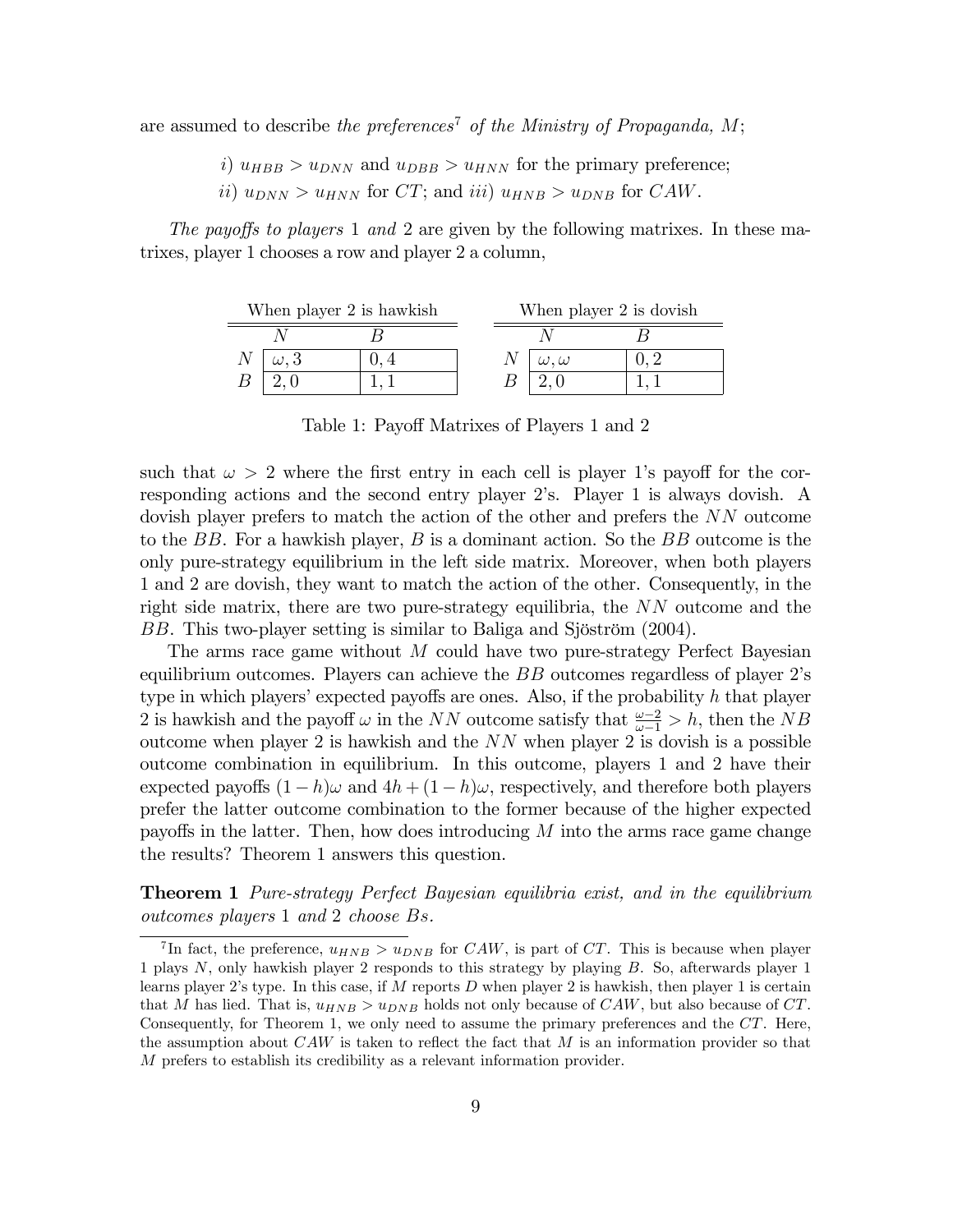**Proof.** Here, every pure-strategy of player 1 is examined. First, let player 1 play B always; *i.e.*  $(B, B)$ . Note that a dovish player prefers to match the action of the other player. On the other hand, a hawkish player has the dominant action B. Hence only player 2's strategy under which she always plays  $B$ , *i.e.*  $(B, B, B, B)$ , satisfies the best response to player 1's strategy in each continuation game. Finally, player 1's strategy  $(B, B)$  satisfies the best response to  $(B, B, B, B)$  in each continuation game. In this case, if  $u_{HBB} > u_{DBB}$ , then M prefers to report H always, *i.e.*  $(H, H)$ . Accordingly, the strategy profile  $\{(H, H), (B, B), (B, B, B)\}\$ is an equilibrium. Similarly, the following strategy profiles are equilibria; if  $u_{HBB} < u_{DBB}$ , then  $\{(D, D), (B, B), (B, B, B, B)\};$  and if  $u_{HBB} = u_{DBB}$ , then  $\{(r_H, r_D), (B, B),\}$  $(B, B, B, B)$  for  $r_H, r_D \in \{H, D\}$ , where  $(r_H, r_D)$  specifies that M reports  $r_H$  when it detects a hawkish type and  $r<sub>D</sub>$  when it detects a dovish type. In all the cases, players always choose Bs in the outcomes. Therefore, there exists a pure-strategy equilibrium of which players choose  $Bs$  in the outcome.

Second, let player 1 play B only when M has reported  $H$ ;  $(B, N)$ . Then only player 2's strategy under which she plays  $N$  only when player 2 is dovish and  $M$  has reported D, i.e.  $(B, B, B, N)$ , satisfies the best response in each continuation game. Next, the best response of M to these strategies is to report H when M detects a dovish type because  $u_{HBB} > u_{DNN}$ , which denotes the primary preference of M. In this case, first, let M report D when it detects a hawkish type. Then M would report  $D$  when it detects a hawkish type and would report  $H$  when it detects a dovish type. So player 1 knows that player 2 is hawkish when  $M$  has reported  $D$ . Hence player 1 has an incentive to change her action from N to B when M has reported D. Consequently, the strategy profiles that contain player 1's strategy  $(B, N)$  and M's strategy under which M reports D only when it detects a hawkish type, *i.e.*  $(D, H)$ , cannot be an equilibrium. Second, let  $M$  report  $H$  when it detects a hawkish type, then the player 1's strategy  $(B, N)$  satisfies the best response in each continuation game. Hence players choose  $Bs$  in this outcome.<sup>8</sup> Therefore, if a strategy profile in which player 1 plays the strategy  $(B, N)$  is an equilibrium, then players choose Bs in the outcome of this equilibrium.

Third, let player 1 play N only when M has reported  $H$ ;  $(N, B)$ . Then only player 2's strategy under which she plays  $N$  only when player 2 is dovish and  $M$  has reported  $H$ , *i.e.*  $(B, B, N, B)$ , satisfies the best response in each continuation game. Next, the best response of  $M$  to these strategies is to report  $D$  when it detects a dovish type because  $u_{DBB} > u_{HNN}$ , the primary preference of M. Similar to the previous situation, if  $M$  takes the action  $H$  when it detects a hawkish type, then the strategy profiles in which player 1 plays  $(N, B)$  and M plays  $(H, D)$  cannot be an equilibrium. On the other hand, if  $M$  reports  $D$  when it detects a hawkish type, then players choose  $Bs$  in this outcome.<sup>9</sup> Therefore, if a strategy profile in which player 1 plays  $(N, B)$  is an equilibrium, then players choose  $Bs$  in this equilibrium outcome.

<sup>&</sup>lt;sup>8</sup>If  $u_{HBB} \geq u_{DNB}$  holds, then  $\{(H, H), (B, N), (B, B, N)\}$  is a perfect bayesian equilibrium.

<sup>&</sup>lt;sup>9</sup>If  $u_{DBB} \geq u_{HNB}$  holds, then  $\{(D, D), (N, B), (B, B, N, B)\}\$ is a perfect bayesian equilibrium.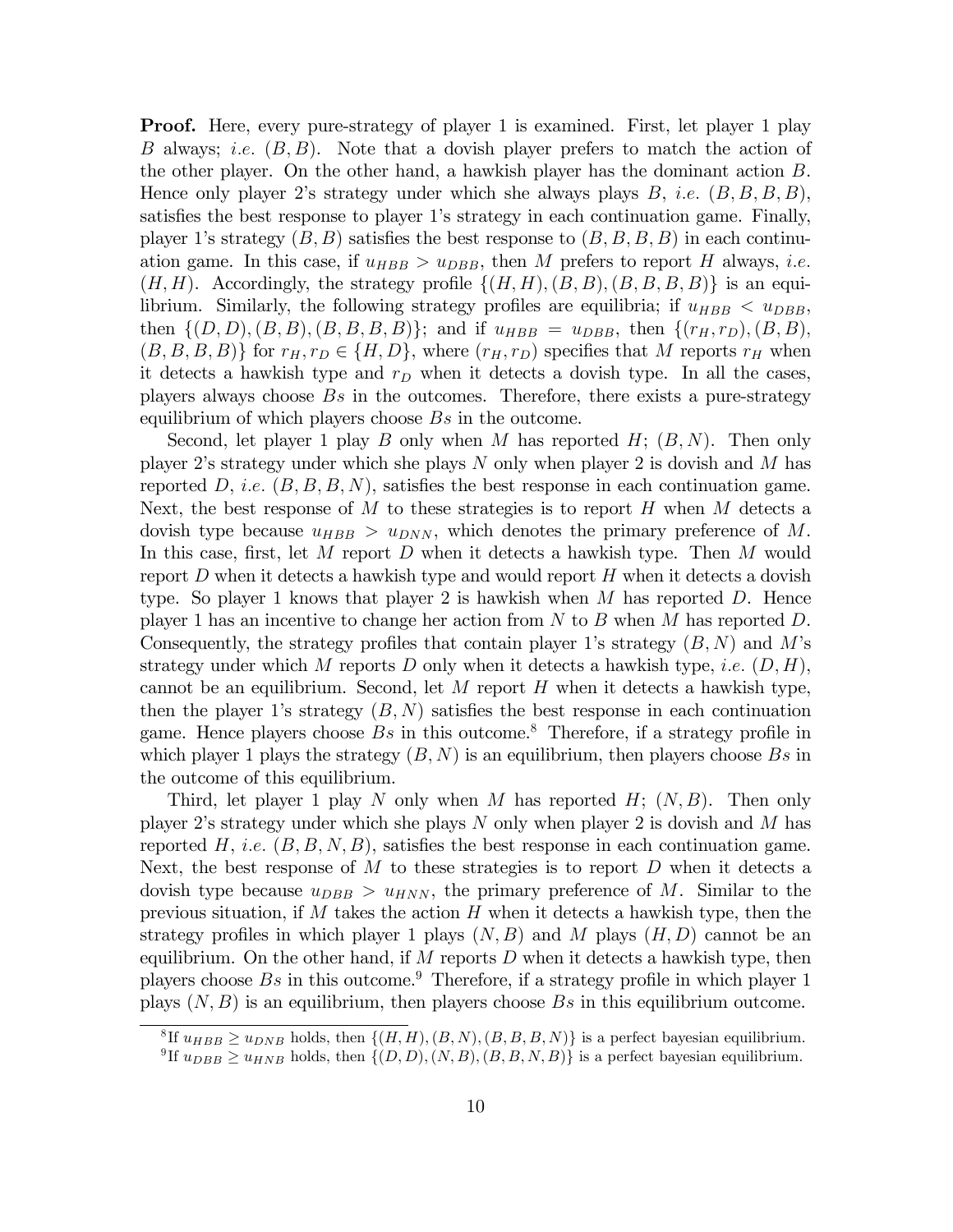Finally, let player 1 play N always;  $(N, N)$ . Then only player 2's strategy under which she plays N only when she is dovish, *i.e.*  $(B, B, N, N)$ , satisfies the best response to player 1ís strategy in each continuation game. Next, the best response of M is to report H when it detects a hawkish type because  $u_{HNB} > u_{DNB}$ , the conditional preference for CAW, and to report D when it detects a dovish type because  $u_{DNN} > u_{HNN}$ , the conditional preference for CT. Hence when M has reported H, player 1 has an incentive to change her action from  $N$  to  $B$  because she is certain that player 2 is hawkish and thus player 2 will choose  $B$ . Therefore, the strategy profiles in which player 1 plays the strategy  $(N, N)$  cannot be an equilibrium.

Theorem 1 means that only the BB outcomes are possible in pure-strategy perfect bayesian equilibrium and M successfully manipulates the information through the news media. Therefore, introducing  $M$  into the arms race game lowers the players' payoffs. This result is strong in that it does not depend on  $h > 0$ , the probability that player 2 is hawkish, and  $\omega$  (> 2), the payoff to the dovish players in the NN outcome<sup>10</sup>. In addition, this result is stable in that any cheap-talk between players 1 and 2 cannot change the result and in that the setting of the model could be replaced with the general coordination game with incomplete information while preserving the result similar to Theorem 1.

In contrast to the outcomes in pure-strategy equilibrium, the outcomes in mixedstrategy equilibrium can result in players choosing Ns with positive probabilities. However, a mixed-strategy equilibrium has negative features for the players. First, the expected payoffs in mixed-strategy equilibrium is relatively small compared with the expected payoffs in the combination of the  $NN$  outcome and the  $NB$ . If player 1 or player 2 is indifferent between playing  $B$  or  $N$ , then her expected payoff in that information set is  $\frac{\omega}{\omega-1}$ , which is less than 2, no matter which mixed strategy she plays. If  $\omega$  is large enough, then  $\frac{\omega}{\omega-1}$  is pretty small compared with  $\omega$ . Second, the set of parameters that admit mixed-strategy equilibria has a small size under the following assumptions. Suppose that  $u_{HBB} > u_{DBB}$  holds and the difference between  $u_{HBN}$  and  $u_{DBN}$ , or between  $u_{HNN}$  and  $u_{DNN}$  is large enough. Then the set of the parameters that admit mixed-strategy equilibria has measure zero.

#### 3 Imperfect Information

The basic model is extended to the case in which  $M$  observes an imperfect signal about player 2ís type. So in this extended model, instead of directly detecting player  $2$ 's type, M detects a signal that is exogenously given and is correlated with player 2ís type. However, the signal can be empty. If the signal is empty, then it does not reveal any information about player 2ís type. The probability that the signal

<sup>&</sup>lt;sup>10</sup>If  $\omega$  is large enough, then players 1 and 2 have an incentive to pay M not to report anything. This incentive of the players can be an interesting topic to study. This model, however, does not address this topic in order to focus on the media as a means of information transmission.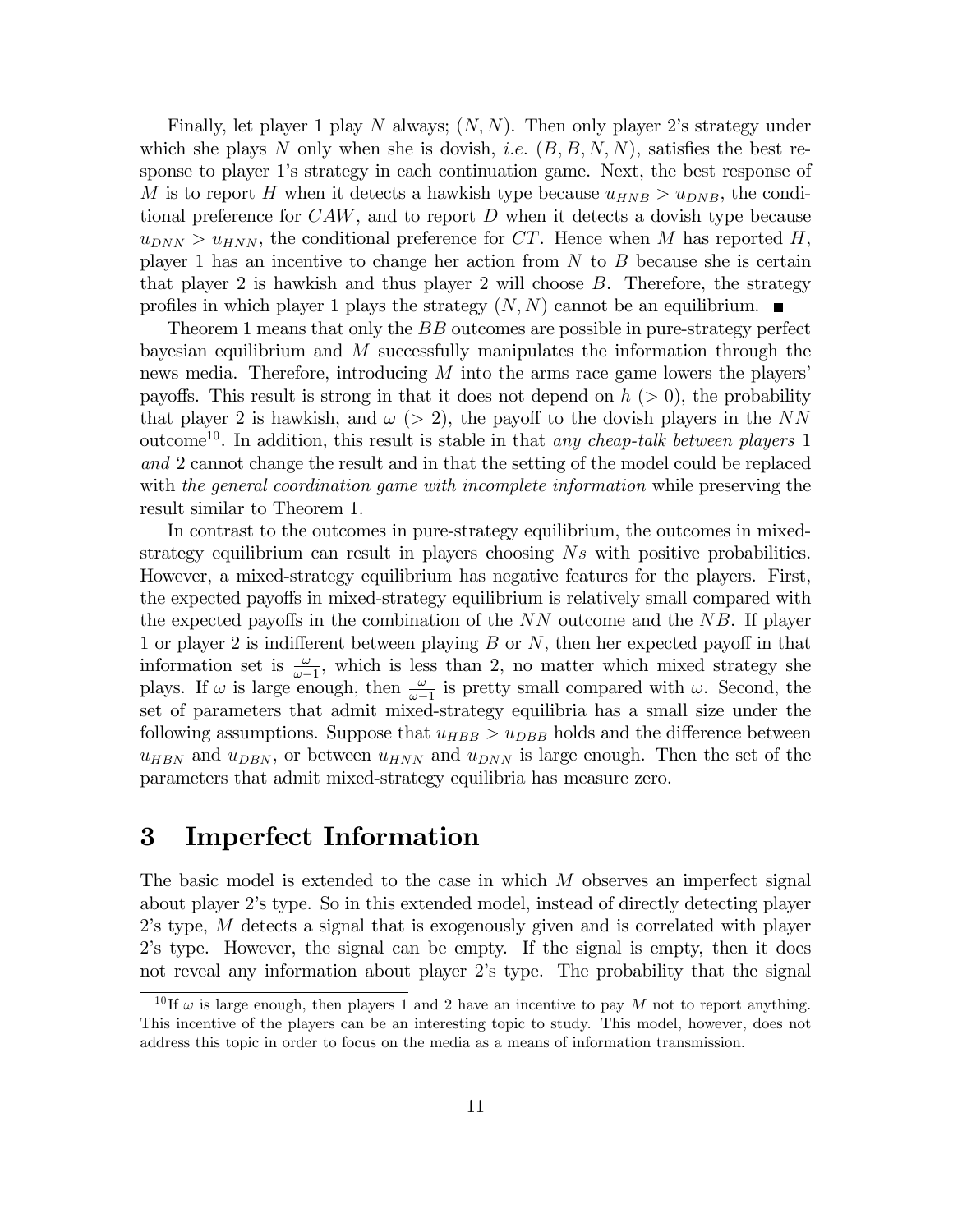indicates a hawkish type is  $p_{HH}$  when player 2 is hawkish and is  $p_{DH}$  when player 2 is dovish. The probability that the signal indicates a dovish type is  $p_{HD}$  when player 2 is hawkish and is  $p_{DD}$  when player 2 is dovish. Thus the probability that M detects an empty signal is  $p_{HE} = 1 - p_{HH} - p_{HD}$  when player 2 is hawkish and is  $p_{DE} = 1 - p_{DH} - p_{DD}$  when player 2 is dovish.

Here,  $M$  has three actions,  $H$ ,  $D$ , and  $E$ . The action  $E$  denotes an empty report. We can regard  $E$  as no new information reported. In this extended model,  $M$  has one more option,  $E$ , than in the basic model. If M tries to report truthfully, it cannot report anything when it detects an empty signal. Therefore, this setting reflects the fact that M might report truthfully because of its conditional preference. The other settings are the same as in the basic model except for the interpretation of the conditional preference of M.

In this imperfect information model,  $M$  might report  $H$  by mistaking a dovish type for a hawkish type. Hence player 1 does not know whether or not M gave a wrong report on purpose. As a result, M might not lose its credibility related to truthfulness when it has given a wrong report. Even then,  $M$  would lose its *Credibility* related to Accurate Forecast  $(CAF)$  if it fails to correctly forecast the action of player 2. This is because a hawkish type has the dominant action  $B$  and by reporting  $H$ , M can forecast the action B. Accordingly, when M is unable to influence player 1 to build weapons, M prefers to report H only when it expects that player 2 would play B. In this model, therefore, the conditional preference of  $M$  is to preserve its  $CAF$ . The primary preference of  $M$  is still to make player 1 build weapons. Consequently, the following inequalities are assumed to describe the preferences<sup>11</sup> of the Ministry of Propaganda, M, with imperfect information;

i)  $u_{HBB} > \max\{u_{DNB}, u_{DNN}, u_{ENB}, u_{ENN}\}, u_{DBB} > \max\{u_{HNB}, u_{HNN}, u_{ENB}, u_{ENN}\},$ and  $u_{EBB} > \max\{u_{HNB}, u_{HNN}, u_{DNB}, u_{DNN}\}\$  for the primary preference; and ii)  $u_{HNB} > \max\{u_{DNB}, u_{ENB}\}\$  and  $u_{DNN} > u_{HNN}$  for  $CAF.$ 

Theorem 2 shows that if the signal about player 2's type is informative, then Theorem 1 extends to the imperfect information model. More specifically, if  $p_{HH}$ , the probability that the signal correctly indicates a hawkish type, and  $p_{DD}$ , the probability that the signal correctly indicates a dovish type, are high enough, then

<sup>&</sup>lt;sup>11</sup>For Theorem 2, it suffices to assume that  $u_{HBB}$  >  $\max\{\frac{hs_{HD}u_{DNB}+(1-h)s_{DD}u_{DNN}}{hs_{HD}+(1-h)s_{DD}}\}$  $\frac{u_{DNB}+(1-h)s_{DD}u_{DNN}}{h s_{HD}+(1-h)s_{DD}},$  $hs_{HD}u_{ENB}+(1-h)s_{DD}u_{ENN}$  $\frac{h_{ENB} + (1-h)s_{DD}u_{ENN}}{h_{SHD} + (1-h)s_{DD}}$ ,  $\frac{h_{SHE}u_{DNB} + (1-h)s_{DE}u_{DNN}}{h_{SHE} + (1-h)s_{DE}}$  $\frac{\mu_{DNB} + (1-h)s_{DE}u_{DNN}}{h s_{HE} + (1-h)s_{DE}}$ ,  $\frac{h s_{HE}u_{ENB} + (1-h)s_{DE}u_{ENN}}{h s_{HE} + (1-h)s_{DE}}$  $\frac{\mu_{ENB} + (1-h)s_{DE}u_{ENN}}{n_{SHE} + (1-h)s_{DE}}$  instead of  $u_{HBB}$  >  $\max\{u_{DNB}, u_{DNN}, u_{ENB}, u_{END}\}\;$  to assume that  $u_{DBB} > \max\{\frac{h_{SHD}u_{HNB} + (1-h)_{SDD}u_{HNN}}{h_{SUL} + (1-h)_{SDD}}\}$  $\frac{\mu_{HNB} + (1-n)s_{DD}u_{HNN}}{h s_{HD} + (1-h)s_{DD}},$  $hs_{HD}u_{ENB}+(1-h)s_{DD}u_{ENN}$  $\frac{\mu_{ENB} + (1-h) s_{DD} u_{ENN}}{h_{SHD} + (1-h) s_{DD}}$ ,  $\frac{h_{SHE} u_{HNB} + (1-h) s_{DE} u_{HNN}}{h_{SHE} + (1-h) s_{DE}}$  $\frac{\mu_{HNB} + (1-h)s_{DE}u_{HNN}}{h_{SHE} + (1-h)s_{DE}}\text{, } \frac{h_{SHE}u_{ENB} + (1-h)s_{DE}u_{ENN}}{h_{SHE} + (1-h)s_{DE}}$  $\frac{\mu_{ENB} + (1-h)s_{DE}u_{ENN}}{h_{SHE} + (1-h)s_{DE}}$  instead of  $u_{DBB} >$  $\max\{u_{HNB}, u_{HNN}, u_{ENB}, u_{ENN}\};$  and to assume that  $u_{EBB} > \max\{\frac{hs_{HDD}u_{HNB} + (1-h)s_{DD}u_{HNN}}{hs_{HDD} + (1-h)s_{DD}}\}$  $\frac{\mu_{HNB} + (1 - h)s_{DD}u_{HNN}}{h s_{HD} + (1 - h)s_{DD}},$  $\frac{h_{SHD}u_{DNB} + (1-h)_{SDD}u_{DNN}}{h_{SHD} + (1-h)_{SDE}}$ ,  $\frac{h_{SHE}u_{DNB} + (1-h)_{SDE}u_{DNN}}{h_{SHP} + (1-h)_{SDE}}$  instead of  $u_{EBB}$  $hs_{HD}+(1-h)s_{DD}$  $hs_{HE}+(1-h)s_{DE}$  $hs_{HE}+(1-h)s_{DE}$  $\max\{u_{HNB}, u_{HNN}, u_{DNB}, u_{DNN}\}.$  These stronger assumptions are made for simplicity. However, they are innocuous in that they match the preferences of  $M$ , whose primary concern is to make player 1 build weapons.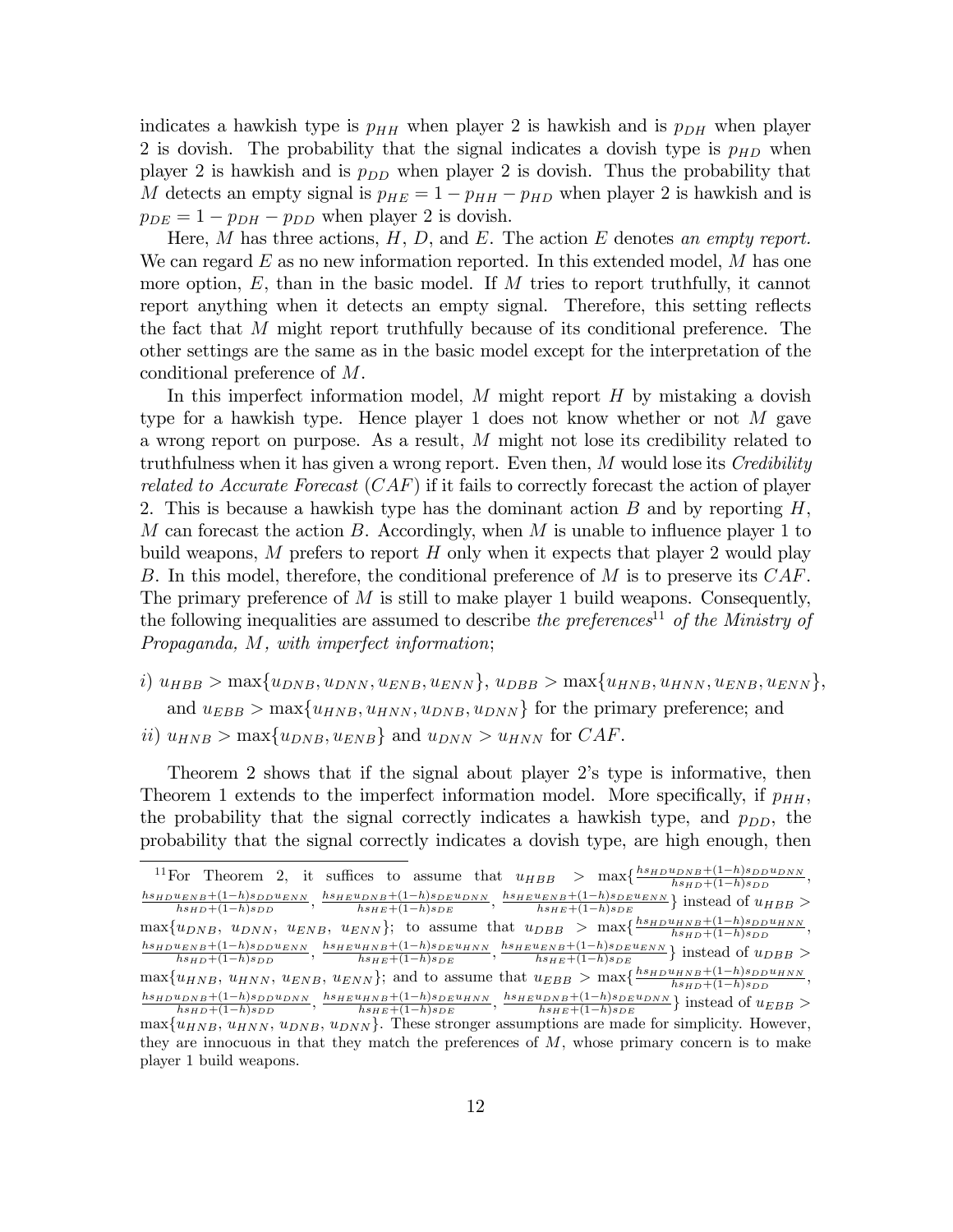players 1 and 2 choose  $Bs$  in the equilibrium outcomes. Definitions 1 and 2 prescribe the levels of informativeness of the signal at which the signal could ináuence the decision-making process of  $M$  and player 1. Since player 2 knows her own type, the signal does not directly influence the decision of player 2. Hence the conditions in Definitions 1 and 2 are sufficient to support a result similar to Theorem 1.

Definition 1 exhibits the *levels of informativeness of the signal to M*. The informativeness of the signal is evaluated based on the payoffs to  $M$ .

**Definition 1** Suppose that  $u_{HNB} > \max\{u_{DNB}, u_{ENB}\}\$  and  $u_{DNN} > u_{HNN}$ , CAF. Then the signal is said to be **informative to M** if the probabilities of the signals satisfy the following two inequalities;

$$
\frac{hp_{HH}u_{HNB} + (1-h)p_{DH}u_{HNN}}{hp_{HH} + (1-h)p_{DH}} > (1)
$$
\n
$$
\max\{\frac{hp_{HH}u_{DNB} + (1-h)p_{DH}u_{DNN}}{hp_{HH} + (1-h)p_{DH}}, \frac{hp_{HH}u_{ENB} + (1-h)p_{DH}u_{ENN}}{hp_{HH} + (1-h)p_{DH}}\} \text{ and}
$$

$$
\frac{hp_{HD}u_{HNB} + (1-h)p_{DD}u_{HNN}}{hp_{HD} + (1-h)p_{DD}} < \frac{hp_{HD}u_{DNB} + (1-h)p_{DD}u_{DNN}}{hp_{HD} + (1-h)p_{DD}}.\tag{2}
$$

Suppose that player 1 plays the strategy that specifies that she always plays  $N$ , i.e.  $(N, N, N)$ , and that player 2 plays the strategy that specifies that she plays B only when she is hawkish, *i.e.*  $(B, B, B, N, N, N)$ . In this case, M cannot influence player 1 to build weapons. If M fails to correctly forecast the action of player 2, then M gains nothing but loses its  $CAF$ . So if the signals indicate the true type of player 2 with significantly high probabilities, then  $M$  would truthfully report what it detects. Given the payoffs to  $M$ , inequalities 1 and 2 provide precise levels of probabilities with which  $M$  prefers to report truthfully. More concretely, inequality 1 shows that M prefers to report  $H$  when it detects a hawkish type and inequality 2 shows that  $M$  prefers not to report  $H$  when it detects a dovish type.

Definition 2 formulates the *levels of informativeness of the signal to player* 1. Similar to the case of  $M$ , the informativeness of the signal is evaluated based on the payo§s to player 1.

**Definition 2** The signal is said to be **informative to player 1** if the probabilities of the signals satisfy the following two inequalities;

$$
\frac{hp_{HH} + 2(1-h)p_{DH}}{hp_{HH} + (1-h)p_{DH}} > \frac{\omega(1-h)p_{DH}}{hp_{HH} + (1-h)p_{DH}} \text{ and } (3)
$$

$$
\frac{h(p_{HH} + p_{HE}) + 2(1 - h)(p_{DH} + p_{DE})}{h(p_{HH} + p_{HE}) + (1 - h)(p_{DH} + p_{DE})} > \frac{\omega(1 - h)(p_{DH} + p_{DE})}{h(p_{HH} + p_{HE}) + (1 - h)(p_{DH} + p_{DE})}.
$$
\n(4)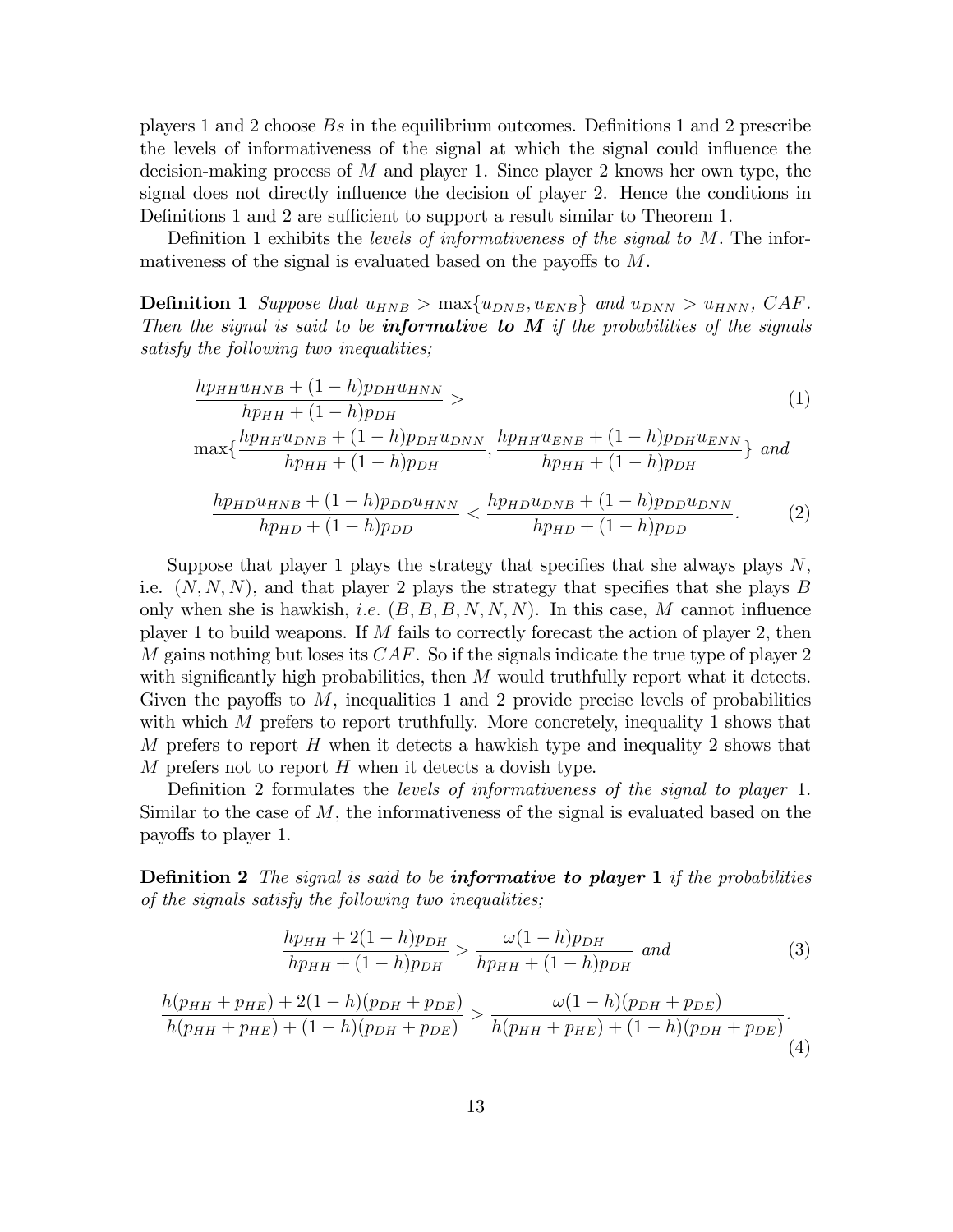First, let M report H only when it detects the signal of a hawkish type. Then inequality 3 provides precise levels of probabilities with which player 1 prefers to play B when M has reported H. Second, let M report H only when it detects either the signal of a hawkish type or an empty signal. Then inequality 4 provides precise levels of probabilities with which player 1 prefers to play B when M has reported  $H$ .

Theorem 2 Pure-strategy Perfect Bayesian equilibria exist, and if the signal is informative to both M and player 1, then in the equilibrium outcomes players 1 and 2 choose Bs.

**Proof.** It is easily seen that there exists an equilibrium that contains player 1's strategy  $(B, B, B)$  and player 2's strategy  $(B, B, B, B, B, B)$ , which specify that they always play Bs. In the outcomes of this equilibrium, players play Bs. Therefore, it suffices to show that if a strategy profile is an equilibrium, then players play  $Bs$  in the outcomes of the strategy profile.

Let player 1 play N only when M has reported E; i.e.  $(B, B, N)$ . Then only player 2's strategy under which she plays  $N$  only when she is dovish and  $M$  has reported E, i.e.  $(B, B, B, B, B, N)$ , satisfies the best response in each continuation game. Note that if M reports  $E$ , then its expected payoff is a weighted average between  $u_{ENB}$  and  $u_{ENN}$ . Thus the best response of M to the players' strategies is not to report E no matter what M detects because  $u_{HBB} > \max\{u_{ENB}, u_{ENN}\},\$ the primary preference of M. Finally, player 1's strategy  $(B, B, N)$  satisfies the best response in each continuation game. Therefore, players choose  $Bs$  in this outcome. Similarly, players choose Bs in the equilibrium outcomes in which player 1 plays the strategies  $(B, N, B), (B, N, N), (N, B, B), (N, B, N),$  or  $(N, N, B)$ .

Finally, let player 1 play  $(N, N, N)$ . Then only player 2's strategy under which she plays N only when she is dovish, *i.e.*  $(B, B, B, N, N, N)$ , satisfies the best response in each continuation game. Under these strategies,  $M$  prefers to report  $H$  when it detects a hawkish type and prefers not to report  $H$  when it detects a dovish type because the signal is informative to  $M$ . Then player 1 has an incentive to change her action from  $N$  to  $B$  when  $M$  has reported  $H$ , because the signal is also informative to player 1. Therefore, the strategy profiles in which player 1 plays the strategy  $(N, N, N)$  cannot be an equilibrium.

**Corollary 1** There exists  $\varepsilon > 0$  such that if  $\min\{p_{HH}, p_{DD}\} > 1 - \varepsilon$ , then the outcomes in pure-strategy Perfect Bayesian equilibrium are that players 1 and 2 always choose Bs while M reports H, D, or E.

**Proof.** Since  $p_{DH} \leq 1 - p_{HH}$  and  $p_{HD} \leq 1 - p_{DD}$ , this result directly follows from Theorem 2 and inequalities 1, 2, 3, and 4. ×

We have examined and extended the basic model in which a sender's primary preference is to ináuence playersí choices, such as by making player 1 build weapons, and its conditional preference is to preserve its credibility. In the next section, we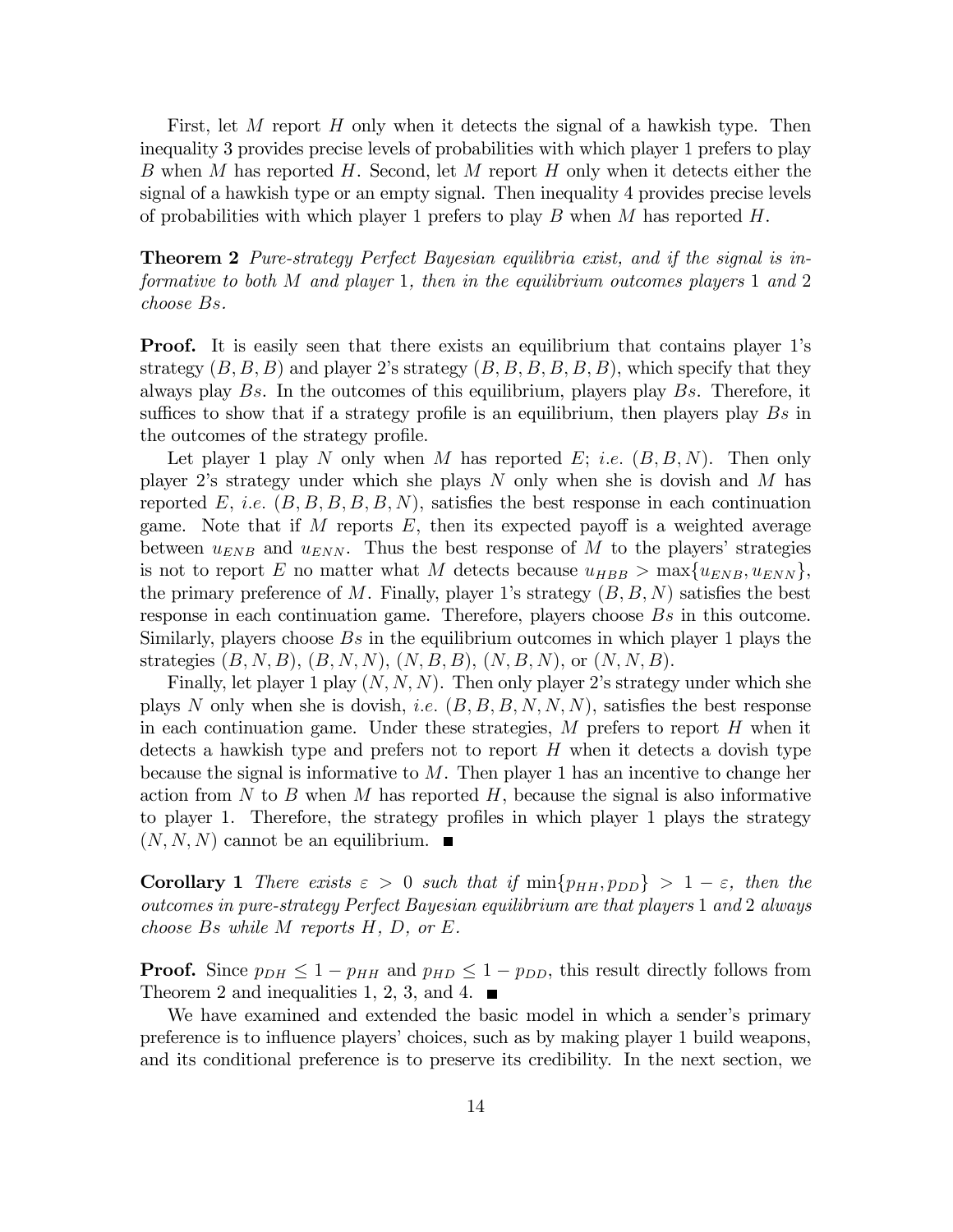study how the changes of the sender's value on its credibility affects outcomes. For this purpose, the opposite case of the basic model will be considered in which a senderís primary preference is to preserve its credibility and its conditional preference is to influence players' choices. This is done by assuming that a private media outlet who values its credibility most has its own preferences on players' choices and so the private media outlet tries to manipulate information.

#### 4 Media Bias: Sender's Value on its Credibility

In this modified model, a private media outlet is the sender itself, and player 1 is the main audience to this media outlet. So, there are three players; player 1, player 2 and the private media outlet  $(M)$ . The other settings are the same as in the basic model except for the payoffs to  $M$ .

The payoffs to  $M$  depend on its reports and the action of player 2. That is, given a report  $r \in \{H, D\}$  of M and an action  $a_2 \in \{B, N\}$  of player 2, a real number  $u_{ra_2}$ denotes the payoff to M when M reports r and player 2 chooses  $a_2$ . This setting reflects the fact that  $M$  is mainly an information provider and the information from M would be evaluated in conjunction with the action of player 2. Thus the payoff to  $M$  is not affected by the action of player 1. This payoff setting for the private media outlet,  $M$ , could be considered the counterpart of the payoff setting for the Ministry of Propaganda in the basic model in terms of the action of player 1, since the payoff to the Ministry of Propaganda is most affected by the action of player 1.

Furthermore, in contrast to the Ministry of Propaganda, the primary preference of the private media outlet,  $M$ , is to preserve its credibility. Just like in the basic model, there are two possible cases in which  $M$  might lose its credibility; it may lose its Credibility related to Truthfulness (CT) or its Credibility related to Accurate Warning  $(CAW)$ . Gentzkow and Shapiro (2006) studied the behavior of the media outlets who prefer to provide accurate information, and they presented empirical evidence of such behavior. They also showed that the importance of credibility in media markets has been emphasized by the management of media outlets. For example, Heyward  $(2004)$ , president of CBS News, remarked, "Nothing is more important to CBS than our credibilityî (see also Kirkpatrick and Fabrikant, 2003; and Rather, 2004).

When  $M$  can preserve its credibility,  $M$  is assumed to prefer the case in which it correctly warns player 1 of the danger of player 2 than the case in which it correctly predicts peace, *i.e.*  $u_{HB} > u_{DN}^{12}$ . This preference represents media bias. This assumption about the media bias reflects the following intuition: player 2's developing new weapons i) makes player 1 feel more insecure; so ii) induces player 1, who is the main audience to  $M$ , to pay more attention to  $M$ ; and thus *iii*) eventually increases the profit of M by expanding the demand for the products of M. This kind of assump-

<sup>&</sup>lt;sup>12</sup>In the general coordination games with incomplete information, similar to the case of the basic model, the conditional preference of  $M$  can be flexible.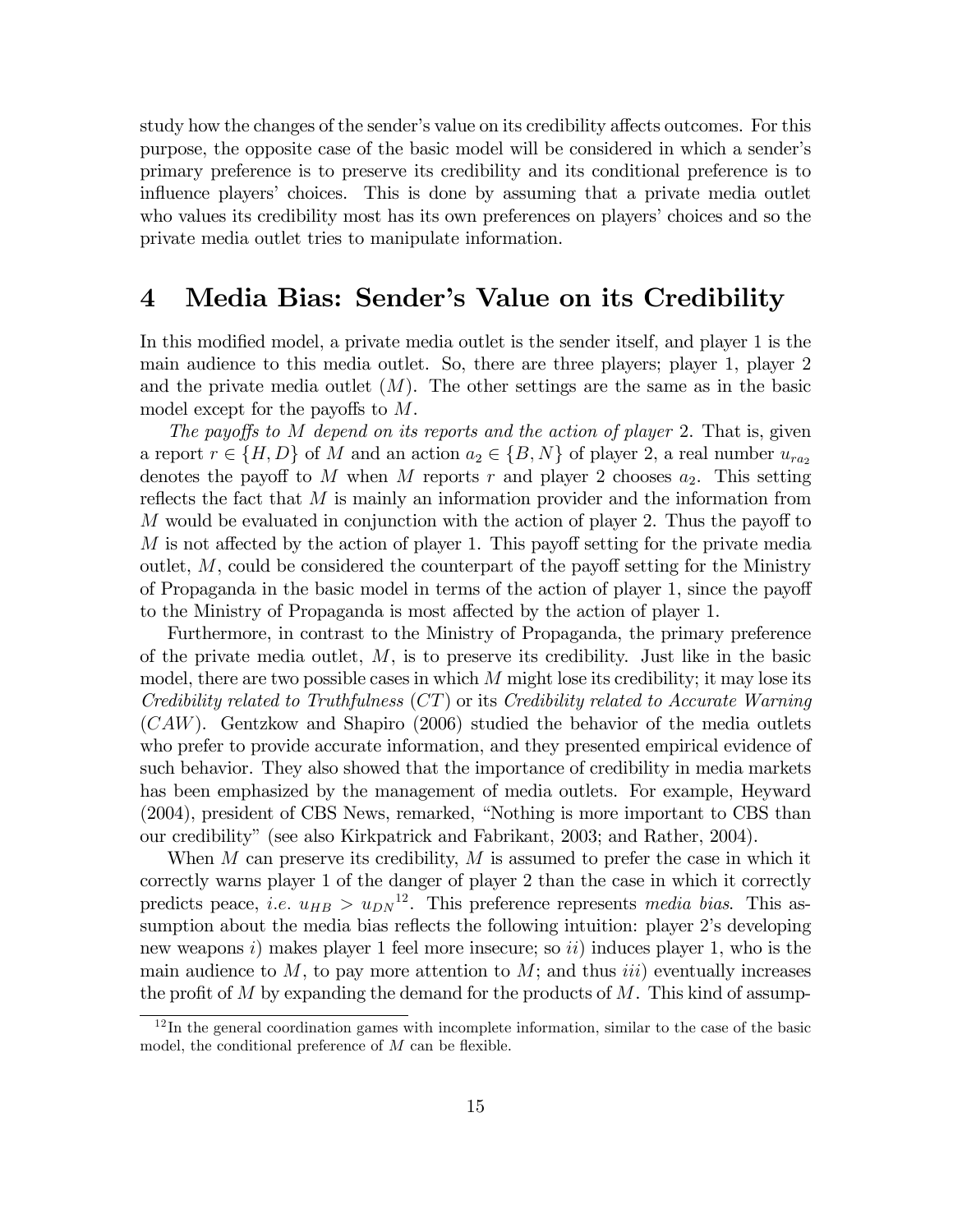tion about media bias is not new in economic literature. Mullainathan and Shleifer  $(2005)$  modeled media bias based on a similar assumption in which profit-maximizing media outlets slant news stories to increase the demand for their products.

Formally, the following inequalities are assumed to describe the preferences of the private media outlet, M;

> i) min $\{u_{DB}, u_{DN}\} > u_{HN}$  for  $CT$ ; ii)  $u_{HB} > u_{DB}$  for  $CAW$ ; and iii)  $u_{HB} > u_{DN}$  for the media bias.

with these preferences of  $M$ , we can derive a result similar to Theorem 1.

**Theorem 3** The unique outcome in pure-strategy Perfect Bayesian equilibrium is that M reports H and players 1 and 2 choose Bs. If  $u_{HN}$  is small enough, there is no mixed strategy equilibrium except pure-strategy equilibrium.

**Proof.** The proof of the first assertion is omitted because it is similar to the proof of Theorem 1.

To prove the second assertion, let  $\beta$  be the probability with which M reports H when it detects a dovish type. Also, let  $a_2$  and  $b_2$  be the probabilities with which dovish player 2 chooses  $B$  when  $M$  has reported  $H$  and chooses  $B$  when  $M$  has reported D, respectively. Finally, Let

$$
a'_2 \equiv \frac{b_2 u_{DB} + (1 - b_2) u_{DN} - u_{HN}}{u_{HB} - u_{HN}} \text{ and}
$$
  

$$
a''_2 \equiv \frac{\beta (1 - h)(\omega - 2) - h}{\beta (1 - h)(\omega - 1)}.
$$

If  $a_2$  is equal to  $a'_2$ , M is indifferent between playing H or D when it detects a dovish type. Also, if  $a_2$  is equal to  $a_2''$ , player 1 is indifferent between playing B or N when M has reported H. However, given payoff parameters and h, if  $u_{HN}$  is small enough, then  $a'_2$  is greater than  $a''_2$  for any  $b_2, \beta \in [0, 1]$ .

Let  $a_1$  be the probability with which player 1 chooses B when M has reported H. First, if  $a_2 < a_2'$ , then M prefers to play D when it detects a dovish type. Note that M prefers to play H when it detects a hawkish type because  $u_{HB} > u_{DB}$ , the primary preference for CAW. Then player 1 knows that player 2 is hawkish when M has reported H. Hence, player 1 prefers to play  $a_1 = 1$ . Second, if  $a_2'' < a_2$ , then player 1 prefers to play  $a_1 = 1$ . If  $u_{HN}$  is small enough, then  $a_2 < a'_2$  or  $a''_2 < a_2$ because  $a_2'' < a_2'$ . Hence player 1 would play only  $a_1 = 1$ , and thus player 2 of a dovish type would also play only  $a_2 = 1$ . Then M would report only H because  $u_{HB} > u_{DB}$ , the primary preference for CAW, and  $u_{HB} > u_{DN}$ , the media bias. Therefore, there exists only a pure-strategy equilibrium.  $\blacksquare$ 

Theorem 3 shows that even when the primary preference of the sender is its credibility, the receivers do not benefit more than they do in the basic model. This is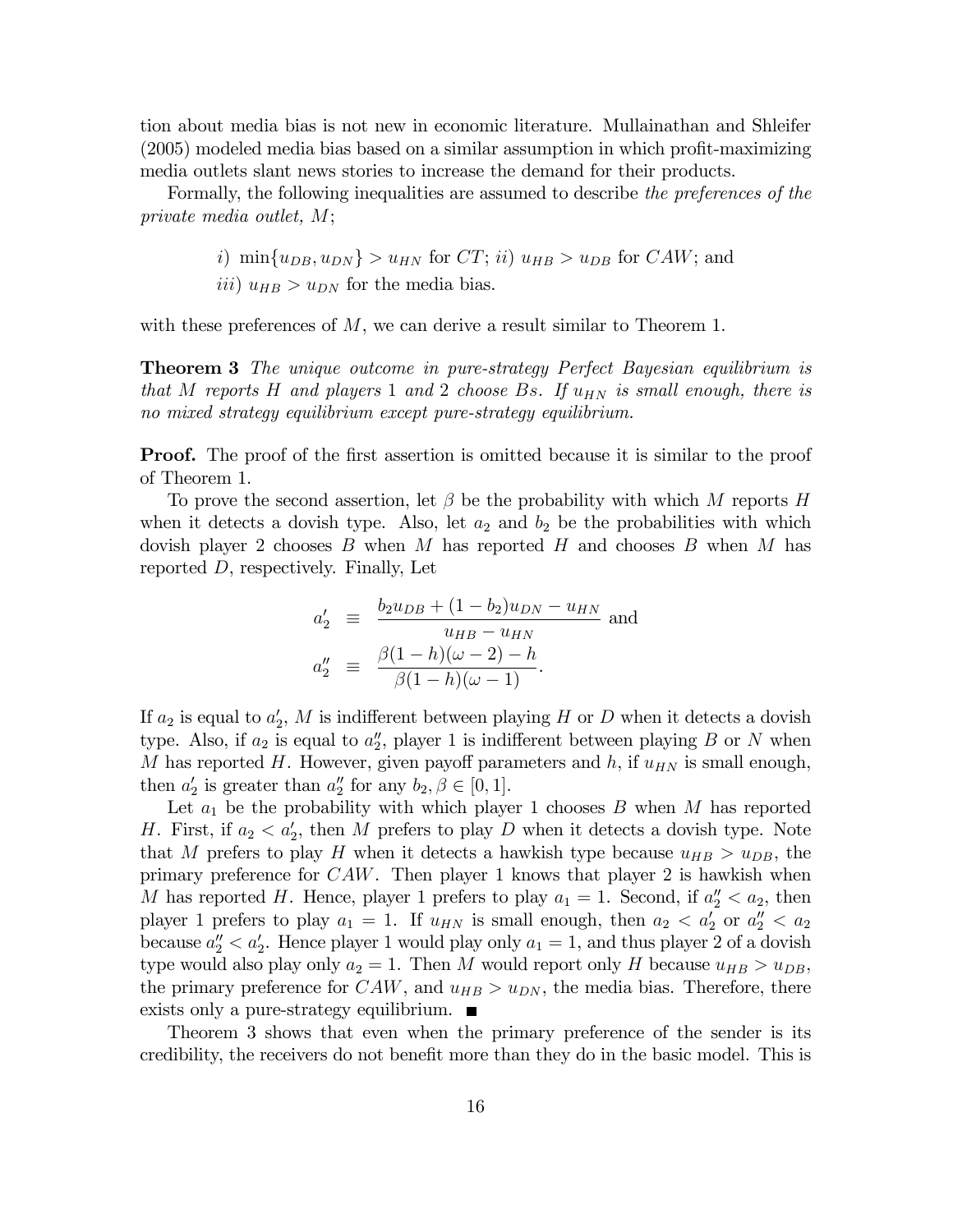because the availability of the information from  $M$  removes the possibility for players to choose  $Ns$ . Consequently,  $M$ 's warning to player 1 induces both players to choose Bs.

From  $M$ 's point of view, the worst payoff is when it is proved to have lied. Only the payoff parameter  $u_{HN}$  denotes this worst payoff. So, lower  $u_{HN}$  means that M values its credibility related to truthfulness, CT, more. Theorem 3 implies that more value placed on the sender's  $CT$  could result in worse outcomes for the receivers by removing a mixed-strategy equilibrium. Also, the payoff  $u_{HN}$  could be considered to be the punishment that player 1 inflicts on  $M$  when  $M$  has verifiably lied. This is because player 1 is  $M$ 's main audience and so the payoffs to  $M$  depend largely on player 1's interest in M's information. Then Theorem 3 implies that player 1 cannot improve her expected payoff by punishing  $M$  when  $M$  has verifiably lied and sometimes player 1 could even lower her expected payoff by punishing  $M$ .

DeFleur and Ball-Rokeach (1989) and Morris and Shin (2002) also analyzed the effects of information from the media (see also Gamson, Croteau, Hoynes, and Sasson, 1992; and Bernhardt, Krasa, and Polborn, 2006). They assumed that the degree of influence that the media exert on the public is determined by the extent to which the media reports its information, and thus the influence of the media on the public was exogenously modeled. In the present model, in contrast to their works, the structure of the model endogenously creates the influence of the media on the players' decisionmaking process.

We have seen two kinds of information transmission models: the basic model and the media bias model. In both models, there is only one sender, and the sender achieves its favored outcome by manipulating information through the news media. Then, what would occur if there are more than one sender? If there are more than one sender, the senders could compete with one another. Does the competition matter in these information transmission models? Does reporting simultaneously or reporting sequentially make a difference? The next section answers these questions.

### 5 Media Competition: Multiple Senders

In this model, I extend the previous model by introducing another private media outlet. Therefore, there are four players; player 1, player 2, media outlet  $1(M_1)$ , and media outlet 2  $(M_2)$ . Player 1 is still the main audience to both  $M_1$  and  $M_2$ . The media outlets report sequentially or simultaneously. When they report sequentially,  $M_1$  reports first. The other settings are the same as in the media bias model except the payoffs to the media outlets.

The payoffs to each outlet depend on the reports from the other outlet as well as its own reports and the action of player 2. That is, given reports  $r_1, r_2 \in \{H, D\}$ of the media outlets and an action  $a_2 \in \{B, N\}$  of player 2, a real number  $u_{r_1r_2a_2}^i$ denotes the payoff to  $M_i$  for  $i \in \{1,2\}$  when  $M_1$  reports  $r_1$ ,  $M_2$  reports  $r_2$ , and player 2 chooses  $a_2$ . This setting allows us to examine the effect of media competition.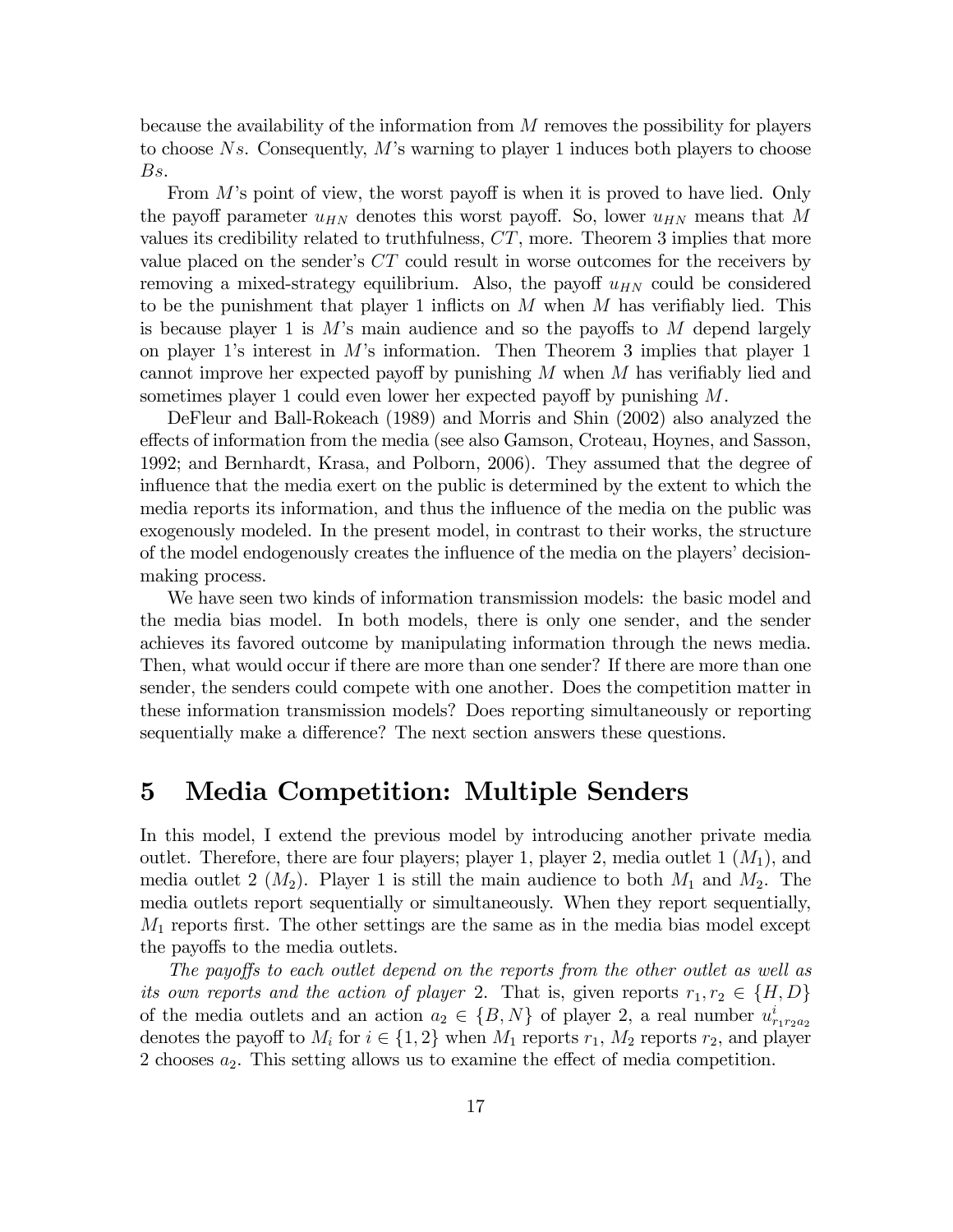Regarding their preferences, just like in the media bias model, the primary preference of the media outlets is to preserve their credibility:  $CT$  and  $CAW$ . In this model, the conditional preference of the media outlets depends on both *media bias* and *media competition*. The media outlets have the same bias as in the media bias model. So the media outlets prefer the case in which they correctly warn player 1 of the danger of player 2 than the case in which they correctly predict peace. The following inequalities represent all possible cases of media bias;  $\min\{u_{HHB}^1, u_{HDB}^1\}$  $\max\{u_{DHN}^1, u_{DDN}^1\}$  and  $\min\{u_{HHB}^2, u_{DHB}^2\} > \max\{u_{HDN}^2, u_{DDN}^2\}$ . Media competition imposes another condition for the payoffs to the media outlets by tempting them to occupy a leading position in competition. That is, in competition, media outlets have more incentive to predict correctly while others predict incorrectly than while others also predict correctly. The following inequalities describe all possible cases of media competition;  $\min\{u_{DHN}^1, u_{HDB}^1\} > \max\{u_{HHB}^1, u_{DDN}^1\}$  and  $\min\{u_{HDN}^2, u_{DHB}^2\} > \max\{u_{HHB}^2, u_{DDN}^2\}.$ 

However, the following two inequalities for media competition  $u_{DHN}^1 > u_{HHB}^1$  and  $u_{HDN}^2 > u_{HHB}^2$  directly contradict the inequalities for media bias  $u_{DHN}^1 < u_{HHB}^1$ and  $u_{HDN}^2 < u_{HHB}^2$ . Therefore, there are two possible cases: one case in which bias dominates competition and the remaining case in which bias does not dominate competition. When bias dominates competition and the private media outlets report sequentially, the following inequalities are assumed to describe the preferences of the media outlets;

\n- i) 
$$
\min\{u_{HDB}^2, u_{HDN}^2\} > u_{HHN}^2
$$
 for  $CT$ ;
\n- ii)  $u_{HHB}^1 > \max\{u_{DHB}^1, u_{DDB}^1\}$  and  $u_{HHB}^2 > u_{HDB}^2$  for  $CAW$ ; and
\n- iii)  $u_{HHB}^1 > \max\{u_{DDN}^1, u_{DHN}^1\}$  and  $u_{HHB}^2 > u_{HDN}^2$  for the media bias.
\n

When bias does not dominate competition and the private media outlets report sequentially, the following inequalities are assumed to describe the preferences<sup>13</sup> of the media outlets;

> i)  $u_{DDN}^1 > u_{HDN}^1$  and  $u_{DDN}^2 > u_{DHN}^2$  for  $CT$ ;  $ii) u_{HHB}^{1} > \max\{u_{DHB}^{1}, u_{DDB}^{1}\}\text{ and }u_{HHB}^{2} > u_{HDB}^{2} \text{ for } CAM\text{; and}$ iii)  $u_{HDN}^2 \geq u_{HHB}^2$  for the weakly dominant media competition.

Note that when bias dominates competition,  $u_{HHB}^2 > u_{HDN}^2$  is assumed. On the other hand, when bias does not dominate competition,  $u_{HHB}^2 \leq u_{HDN}^2$  is assumed. Finally, when the private media outlets report simultaneously, the following inequalities are

<sup>&</sup>lt;sup>13</sup>For Theorem 4, it suffices to assume that  $u_{DDN}^1 \ge u_{HDN}^1$  and  $u_{DDN}^2 \ge u_{DHN}^2$  instead of  $u_{DDN}^1$  $u_{HDN}^1$  and  $u_{DDN}^2 > u_{DHN}^2$ ; and to assume that  $u_{HHB}^1 \ge \max\{u_{DHB}^1, u_{DDB}^1\}$  and  $u_{HHB}^2 \ge u_{HDB}^2$ instead of  $u_{HHB}^1 > \max\{u_{DHB}^1, u_{DDB}^1\}$  and  $u_{HHB}^2 > u_{HDB}^2$ . These stronger assumptions are made in accordance with the preferences about credibility.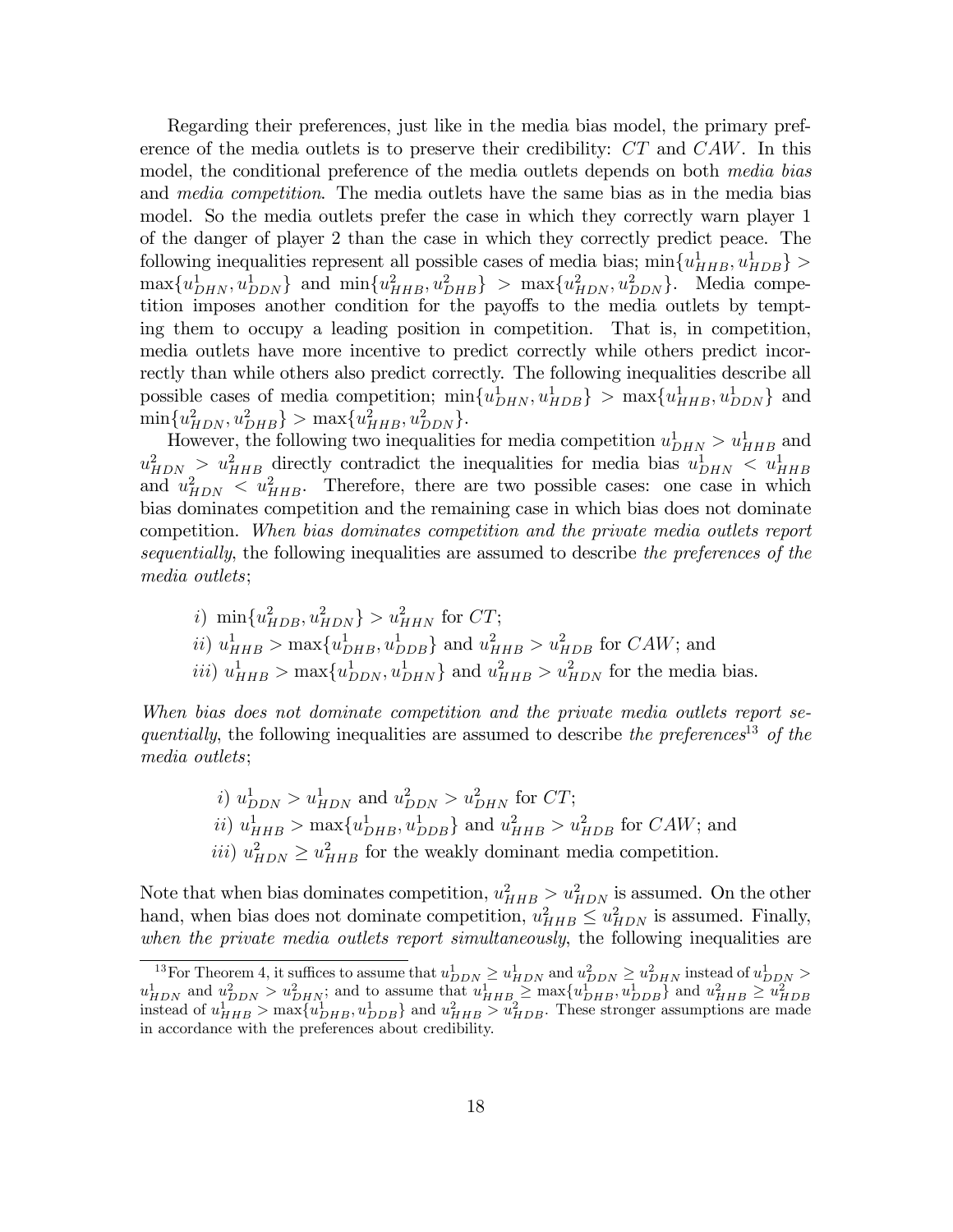assumed to describe the preferences<sup>14</sup> of the media outlets;

*i)* 
$$
u_{DDN}^1 > u_{HDN}^1
$$
 and  $u_{DDN}^2 > u_{DHN}^2$  for *CT*; and  
*ii)*  $u_{HHB}^1 > u_{DHB}^1$  and  $u_{HHB}^2 > u_{HDB}^2$  for *CAW*.

**Theorem 4** Suppose that the media outlets report sequentially. If bias dominates competition, then the unique outcome in pure-strategy Perfect Bayesian equilibrium is that both outlets report Hs and players choose Bs. In addition, if  $u_{HHN}^2$  is small enough, there is no mixed-strategy equilibrium except pure-strategy equilibrium. However, if bias does not dominate competition, then there exists a pure-strategy Perfect Bayesian equilibrium in which the media outlets report Hs and players choose Bs when player 2 is hawkish and the media outlets report Ds and players choose Ns when player 2 is dovish. Suppose that the media outlets report simultaneously. Then there also exists the pure-strategy Perfect Bayesian equilibrium in which the media outlets report Hs and players choose Bs when player 2 is hawkish and the media outlets report Ds and players choose Ns when player 2 is dovish.

**Proof.** First, suppose that the media outlets report sequentially. It is easily seen that there exists an equilibrium outcome in which players 1 and 2 play Bs. Therefore, it suffices to show that if a strategy profile is an equilibrium, then players play  $Bs$  in the outcomes of the strategy profile.

Let player 1 play B when both outlets have reported  $Hs$ . Then the best response of player 2 to this action is to play  $B$  when both outlets have reported  $H_s$ . Next, the best response of  $M_2$  to these actions is to play H when  $M_1$  has reported H because  $u_{HHB}^2 > u_{HDB}^2$ , CAW, and  $u_{HHB}^2 > u_{HDN}^2$ , the media bias. Also, the best response of  $M_1$  to these actions is to play H because  $u_{HHB}^1 > \max\{u_{DHB}^1, u_{DDB}^1\}$ ,  $CAW$ , and  $u_{HHB}^1$  > max $\{u_{DDN}^1, u_{DHN}^1\}$ , the media bias. Finally, the best response of player 1 is to play  $B$  when both outlets have reported  $Hs$ . Therefore, in this outcome, both outlets report  $Hs$  and players choose  $Bs$ .

Let player 1 play N when both outlets have reported  $Hs$ . Then the best response of dovish player 2 is to play N when both outlets have reported  $Hs$ . Next, the best response of  $M_2$  is to play D when it detects a dovish type and  $M_1$  has reported H because  $\min\{u_{HDB}^2, u_{HDN}^2\} > u_{HHN}^2$ , CT. Note that if the media outlets detect a hawkish type, then they know that player 2 would play B, and thus they prefer to report Hs because  $u_{HHB}^2 > u_{HDB}^2$  and  $u_{HHB}^1 > \max\{u_{DHB}^1, u_{DDB}^1\}$ , CAW. Hence, player 1 can be certain that player 2 is hawkish when both outlets have reported Hs. Consequently, player 1 has an incentive to change her action from  $N$  to  $B$  when both outlets have reported  $Hs$ . Therefore, a strategy profile in which player 1 plays N

<sup>&</sup>lt;sup>14</sup>For Theorem 4, it suffices to assume that  $u_{DDN}^1 \geq u_{HDN}^1$  and  $u_{DDN}^2 \geq u_{DHN}^2$  instead of  $u_{DDN}^1 > u_{HDN}^1$  and  $u_{DDN}^2 > u_{DHN}^2$ ; and to assume that  $u_{HHB}^1 \geq u_{DHB}^1$  and  $u_{HHB}^2 \geq u_{HDB}^2$ instead of  $u_{HHB}^1 > u_{HHB}^1 > u_{HHB}^2 > u_{HPB}^2$ . These stronger assumptions are made in accordance with the preferences about credibility.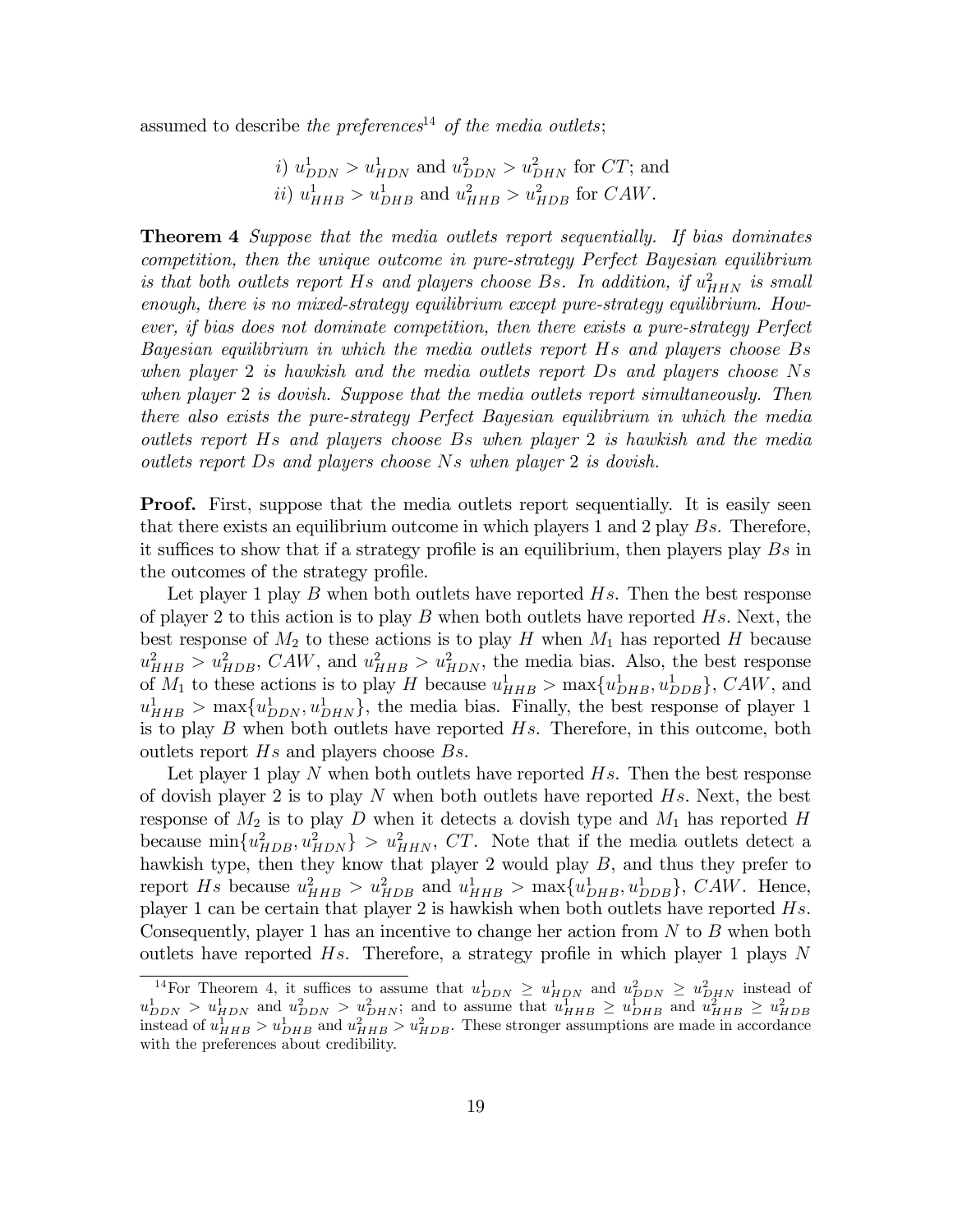when both outlets have reported  $Hs$  cannot be an equilibrium. This completes the proof of the first assertion.

The proof of the second assertion is omitted because it is similar to the proof in Theorem 3.

To prove the third and the fourth assertions, let player 1 play B only when both outlets have reported Hs; i.e.  $(B, N, N, N)$ . Then only player 2's strategy under which she plays B either when she is hawkish or when both outlets have reported  $H_s$ , *i.e.*  $(B, B, B, B, B, N, N, N)$ , satisfies the best response in each continuation game.

Suppose that bias does not dominate competition. Then when  $M_2$  detects a dovish type, one of the best responses of  $M_2$  is to report D no matter what  $M_1$  has reported because  $u_{DDN}^2 > u_{DHN}^2$ ,  $CT$ , and  $u_{HDN}^2 \geq u_{HHB}^2$ , the weakly dominant media competition. Next, when  $M_1$  detects a dovish type, the best response of  $M_1$ is to report D because  $u_{DDN}^1 > u_{HDN}^1$ , CT. Note that if  $M_1$  detects a hawkish type, then it would report H because  $u_{HHB}^1 > \max\{u_{DHB}^1, u_{DDB}^1\}$ , CAW. Also, if  $M_1$  has reported H and  $M_2$  detects a hawkish type, then  $M_2$  would report H because  $u_{HHB}^2 > u_{HDB}^2$ , CAW. Under these strategies of player 2,  $M_1$ , and  $M_2$ , player 1's strategy  $(B, N, N, N)$  satisfies the best response in each continuation game. Therefore, there exists an action  $r_{HD}^2 \in \{H, D\}$  of  $M_2$  such that the strategy profile  $\{(H, D), (H, r_{HD}^2, D, D), (B, N, N, N), (B, B, B, B, N, N, N)\}\)$  is an equilibrium, where  $r_D^2$  specifies the action of  $M_2$  when it detects a hawkish type and  $M_1$  has reported D. In this strategy profile, the media outlets report  $H_s$  and players choose Bs when player 2 is hawkish and the media outlets report  $Ds$  and players choose Ns when player 2 is dovish.

Finally, suppose that the media outlets report simultaneously. Then when the outlets detect a hawkish type, each outlet prefers to report  $H$  if the other outlet would report H because  $u_{HHB}^1 > u_{HHB}^1$  and  $u_{HHB}^2 > u_{HPB}^2$ , CAW. Also, when the outlets detect a dovish type, each prefers to report  $D$  if the other would report D because  $u_{DDN}^1 > u_{HDN}^1$  and  $u_{DDN}^2 > u_{DHN}^2$ , CT. Finally, player 1's strategy  $(B, N, N, N)$  satisfies the best response in each continuation game. Therefore, the strategy profile  $\{(H, D), (H, D), (B, N, N, N), (B, B, B, B, N, N, N)\}\$ is a purestrategy equilibrium and in this equilibrium the media outlets report  $Hs$  and players choose  $Bs$  when player 2 is hawkish and the media outlets report  $Ds$  and players choose  $Ns$  when player 2 is dovish.  $\blacksquare$ 

Therefore, as long as bias dominates competition and the media outlets report sequentially, players 1 and 2 cannot improve their expected payoffs. Just like in the media bias model, the punishment for an untruthful report does not improve players' expected payoffs, and sometimes even lowers their payoffs. However, media competition and simultaneous reporting each can make the media outlets report truthfully, and consequently players can improve their expected payoffs. In fact, the outcome combination in which players 1 and 2 play  $Bs$  when player 2 is hawkish and they play  $Ns$  when player 2 is dovish gives player 1 the best payoff out of all outcome combinations such that hawkish player 2 plays B, and player 1 can achieve this com-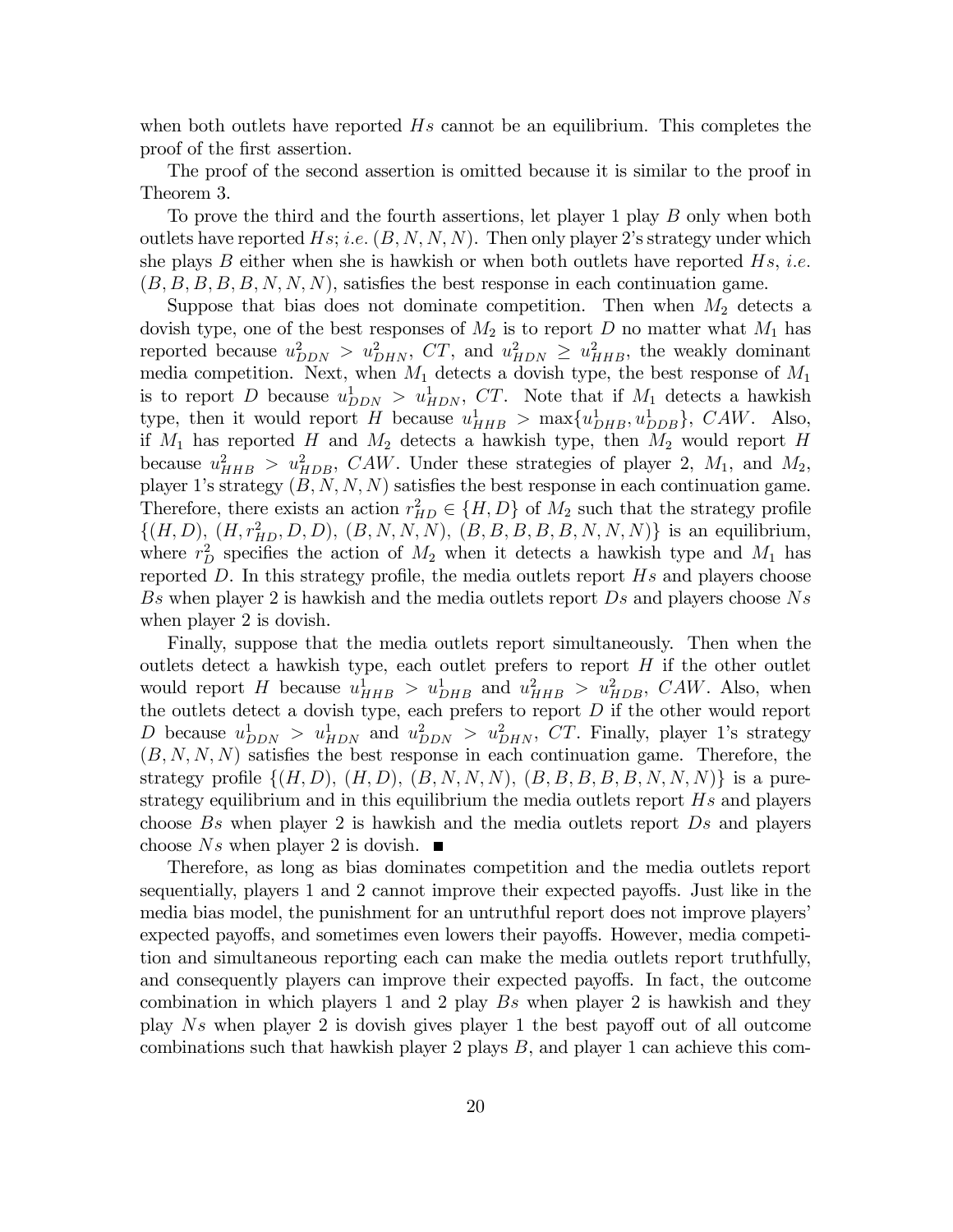bination only when the media outlets reveal the information about player 2's type. Also, when there are more than one sender in the basic model, if the senders report simultaneously or if competition among the senders is strong enough, then players can achieve this outcome combination. Therefore, enough competition and simultaneous reporting can each solve media manipulation problems in this study.

The media competition model can be extended by introducing more media outlets and imperfect signals about player 2's type. In this case, if bias dominates competition, then we can derive a result similar to Theorems 2 and 4. That is, if the signal is informative to player 1 and to the media outlets, then the unique outcome in purestrategy equilibrium is that all outlets report  $Hs$  and players choose  $Bs$ . However, if competition dominates bias, then the result depends on media outlets' herd behavior in reporting, which was studied by Scharfstein and Stein (1990) and Banerjee (1992), and the result might differ from Theorems 2 and 4. Here, herd behavior in reporting means that media outlets just follow other outletsí actions regardless of their own information about player 2's type.

To see how the result can be affected by the herd behavior, suppose that player 1 plays N if at least one media outlet reports D. If competition dominates bias and there is no herd behavior, then this strategy of player 1 influences the media outlets to report truthfully. However, in the imperfect information case, when media outlets truthfully report and it turns out that only one outlet has reported D and the other all outlets have reported  $H_s$ , player 1 has an incentive to change her action from N to B. This is because the probability that player 2 is hawkish is much higher than the probability that player 2 is dovish. Since player 1 would not play her strategy suggested above, the media outlets lose an incentive to report truthfully. In this case, if there is herd behavior in reporting, then even when all media outlets except one outlet have reported  $H_s$ , the probability that player 2 is hawkish might not be high. This is because most of the outlets just followed previous reports and accordingly just a few media outlets reveal their information about player 2's type. Consequently, if the payoff  $\omega$  of player 1 in the NN outcome is large enough, then player 1 can rationally play N even when all media outlets except one outlet have reported  $Hs$ . Therefore, player 1 can achieve her favored outcome,  $NN$ . In this sense, media outlets' herd behavior in reporting is considered to improve player 1's expected payo§.

This model focuses on the effect of media bias as a part of general endeavor to understand the media as a means of information transmission. A large literature about the media, on the other hand, focuses on the occurrence and persistence of media bias. Most of them assume irrational players to a certain extent and explain why media bias happens and continues based on the irrational player assumption. Mullainathan and Shleifer (2005), Baron (2006), and Gentzkow and Shapiro (2006) studied media bias and examined whether media competition can reduce media bias. Baron explained that the occurrence and persistence of media bias can arise from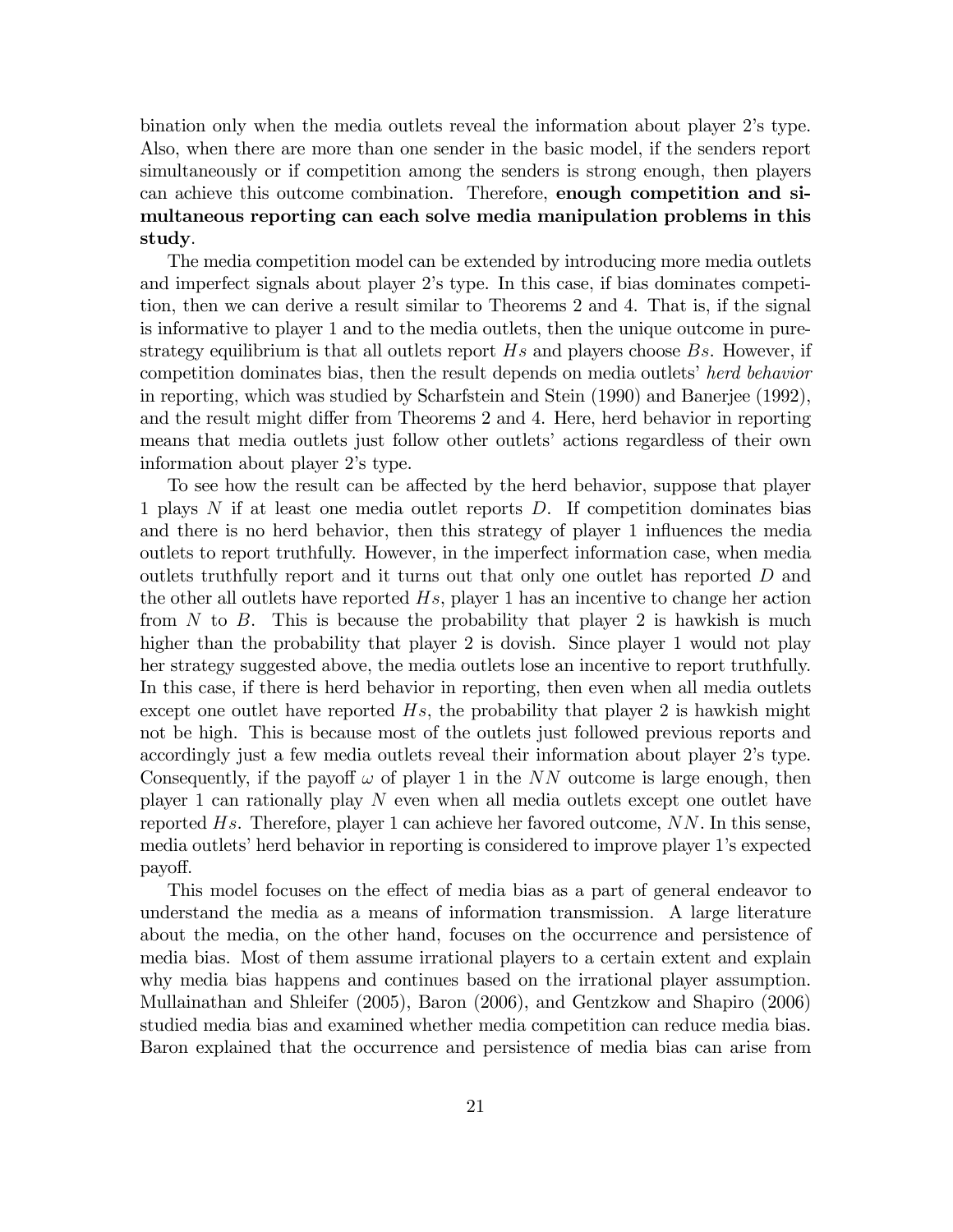the supply side by journalists who are willing to accept lower wages for the sake of their discretion. Mullainathan, Shleifer, Gentzkow, and Shapiro showed that media bias can, however, come from the demand side. They argued that profit-maximizing media outlets could cater to the preferences or prior beliefs of their audience, who can be considered as irrational players, to increase the demand for their products; this behavior represents media bias. Regarding media competition, Mullainathan, Shleifer, and Baron concluded that competition by itself may not be powerful enough to reduce media bias. On the other hand, Gentzkow and Shapiro found that competition among independently owned media outlets can lead to lower bias. In the present model, similar to Gentzkow and Shapiro, sufficiently strong competition can lead the media outlets to report truthfully.

#### 6 Conclusions

Suppose that receivers are in a situation of potential conflict and a sender reports its information through the news media. In addition, suppose that the sender has a conditional preference for maintaining its credibility in reporting accurate information. Then even when the sender and the receivers have contradictory preferences, the sender can make the receivers play the sender's favored outcome. This result extends to the imperfect information case. That is, when the information includes noise, if the information is informative enough, then the sender can achieve its favored outcome.

This result does not change even when the sender values more its credibility in reporting accurate information. This is because the availability of the information from the sender removes the possibility for the players to play  $Ns$ . However, if there are more than one sender, then the result could change. If competition among the senders is strong enough or if at least two senders report simultaneously, then the senders can be forced to report truthfully, and as a result, the receivers' expected payo§s can improve. Therefore, enough competition and simultaneous reporting can be a solution to the media manipulation problem in this study.

The findings derived from the arms race game could be extended to the general coordination game with incomplete information where there can be more than two receivers and also more than two actions for each receiver. This is because, just like the receivers in the arms race game, receivers in the general coordination games cannot completely ignore the report from senders. As a result, the senders can successfully influence the receivers to play their favored outcome by manipulating information through the media.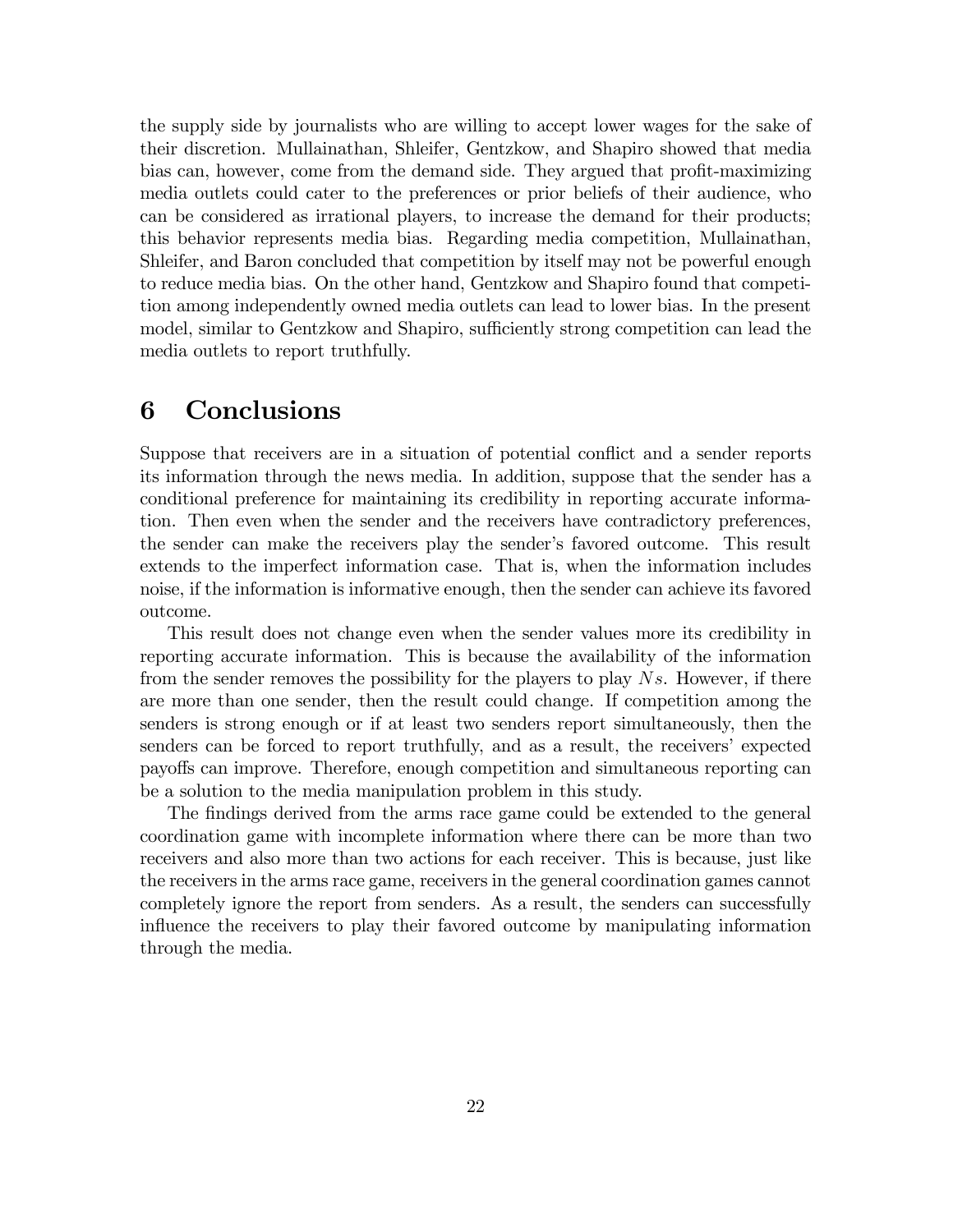### 7 References

- 1. Aumann, Robert J. and Hart, Sergiu (2003): "Long Cheap Talk," *Economet* $rica, 71, 1619–1660.$
- 2. Austen-Smith, David (1990): "Information Transmission in Debate," American Journal of Political Science, 34, 124–152.
- 3. Baliga, Sandeep and Morris, Stephen (2002): "Co-ordination, Spillovers, and Cheap Talk," Journal of Economic Theory, 105, 450–468.
- 4. Baliga, Sandeep and Sjöström, Tomas (2004): "Arms Races and Negotiations," Review of Economic Studies, 71, 351–369.
- 5. Banerjee, Abhijit V. (1992): "A Simple Model of Herd Behavior," Quarterly Journal of Economics,  $107, 797-817$ .
- 6. Banks, Jeffrey S. and Sobel, Joel (1987): "Equilibrium Selection in Signaling Games," *Econometrica*, 55, 647–661.
- 7. Baron, David P. (2005): "Competing for the Public through the News Media," Journal of Economics and Management Strategy, 14, 339–376.
- 8. Baron, David P. (2006): "Persistent Media Bias," Journal of Public Economics,  $90, 1-36.$
- 9. Battaglini, Marco (2002): "Multiple Referrals and Multidimensional Cheap Talk," *Econometrica*, 70, 1379–1401.
- 10. Bernhardt, Dan; Krasa, Stefan; and Polborn, Mattias (2006): "Political Polarization and the Electoral Effects of Media Bias," CESifo Working Paper Series No. 1798.
- 11. Besley, Timothy and Prat, Andrea (2004): "Handcuffs for the Grabbing Hand? Media Capture and Government Accountability," CEPR Discussion Paper No. 3132.
- 12. Bhattacharya, Sudipto (1979): "Imperfect Information, Dividend Policy, and The Bird in the Hand' Fallacy," *Bell Journal of Economics*, 10, 259–270.
- 13. Cho, In-Koo and Kreps, David M. (1987): "Signaling Games and Stable Equilibria," Quarterly Journal of Economics,  $102$ ,  $179-222$ .
- 14. Crawford, Vincent P. and Sobel, Joel (1982): "Strategic Information Transmission,"  $Econometrica$ , 50, 1431–1451.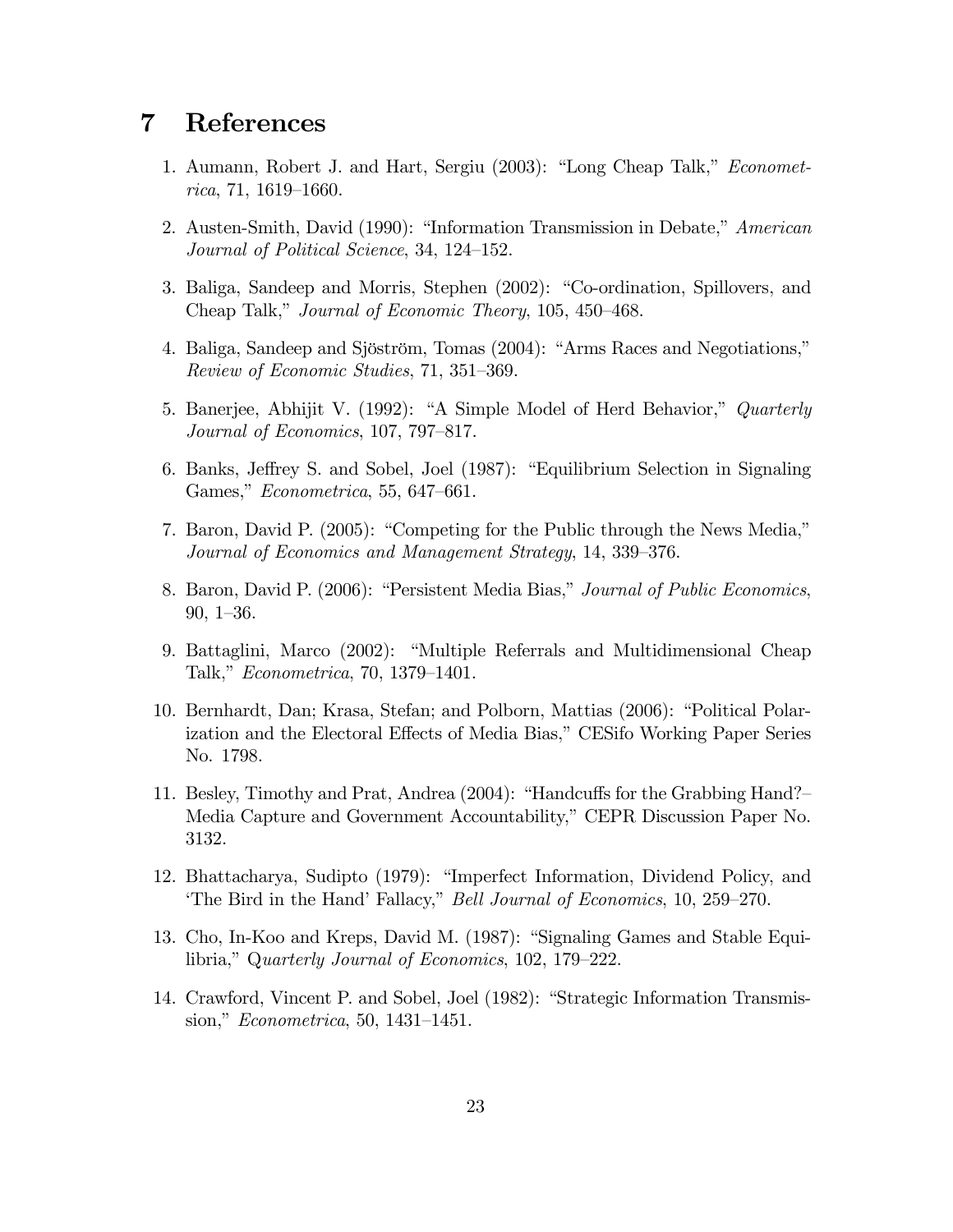- 15. DeFleur, Melvin L. and Ball-Rokeach, Sandra (1989): "Theories of Mass Communication," Chapter  $6-7$ , Longman Press, Fifth Edition.
- 16. Dyck, Alexander and Zingales, Luigi (2003): "The Media and Asset Prices," mimeo.
- 17. Farrell, Joseph (1993): "Meaning and Credibility in Cheap-talk Games," Games and Economic Behavior,  $5, 514-531$ .
- 18. Farrell, Joseph and Gibbons, Robert (1989a): "Cheap Talk with Two Audiences," American Economic Review, 79, 1214–1223.
- 19. Farrell, Joseph and Gibbons, Robert (1989b): "Cheap Talk Can Matter in Bargaining," Journal of Economic Theory, 48, 221–237.
- 20. Farrell, Joseph and Rabin, Matthew (1996): "Cheap Talk," Journal of Economic Perspectives,  $10, 103-118$ .
- 21. Fudenberg, Drew and Tirole, Jean (1991): "Perfect Bayesian Equilibrium and Sequential Equilibrium," Journal of Economic Theory, 53, 236–260.
- 22. Gamson, William A.; Croteau, David; Hoynes, William; and Sasson, Theodore (1992): "Media Images and the Social Construction of Reality," Annual Review of Sociology, 18, 373–393.
- 23. Gentzkow, Matthew and Shapiro, Jesse M. (2006): "Media Bias and Reputation," Journal of Political Economy, 114, 280–316.
- 24. Goltsman, Maria; Hörner, Johannes; Pavlov, Gregory; and Squintani, Francesco (2007): "Mediated Cheap Talk," http://www.cireq.umontreal.ca/activites/papiers/06-07goltsman.pdf.
- 25. Heyward, Andrew (2004): "CBS Statement on Bush Memos," CBSNews.com, September 20.
- 26. Kartik, Navin; Ottaviani, Marco; and Squintani, Francesco (2007): "Credulity, Lies, and Costly Talk," Journal of Economic Theory, 134, 93–116.
- 27. Kirkpatrick, David D. and Fabrikant, Geraldine (2003): "Advertisers and Wall Street Welcome Moves to Change," New York Times, June 6.
- 28. Krishna, Vijay and Morgan, John (2001): "A Model of Expertise," Quarterly Journal of Economics, 116, 747–775.
- 29. Manelli, Alejandro M. (1997): "The Never-a-Weak-Best-Response Test in Infinite Signaling Games," Journal of Economic Theory, 74, 152–173.